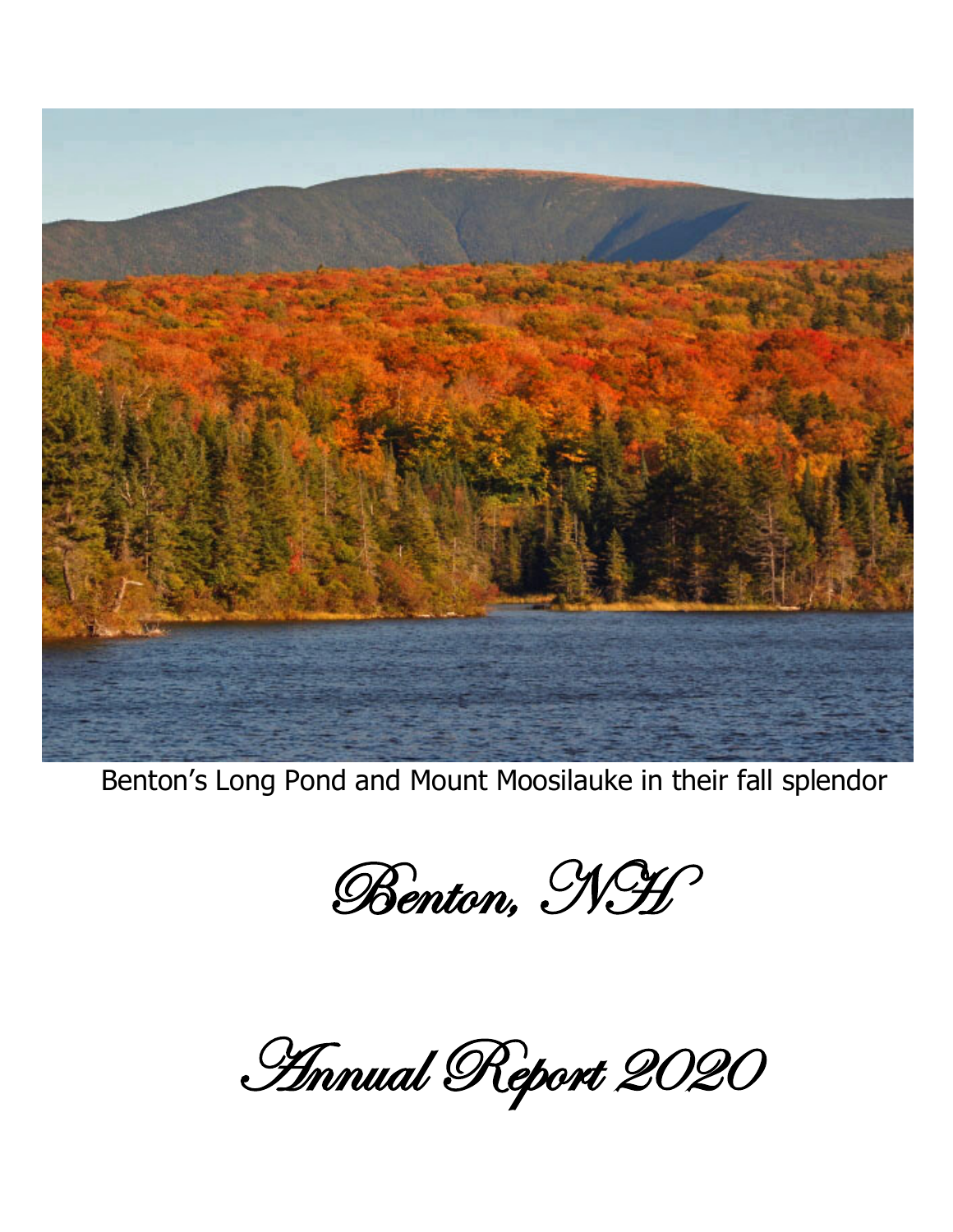To the Residents of the Town of Benton, NH:

# **POSTPONEMENT OF TOWN MEETING TO JUNE 8, 2021**

The 2021 Annual Town and School District Meetings have been postponed from Tuesday March 9, to Tuesday June 8, 2021 at 7:00 PM at the Town Hall. The Moderator, Select Board and School Board all voted unanimously to postpone the meeting under the authority of Governor Sununu's Emergency Order #83 to postpone, reschedule, and manage annual meetings.

Responding to the COVID-19 virus in public meeting settings is difficult with masks and social distancing imposing restrictions on social interaction and spacing in a small building. Because of the virus, some residents would not feel safe or comfortable attending and participating in our annual democratic process. With vaccines becoming available for our most vulnerable citizens, more people could participate if the Town Meeting is postponed to June. As an additional benefit of postponement to June, the Board of Education staff will have more accurate estimates of end of fiscal year budget status to assist us in accurately setting the tax rate to keep it stable and predictable.

Thank you, and we look forward to seeing all of you in June.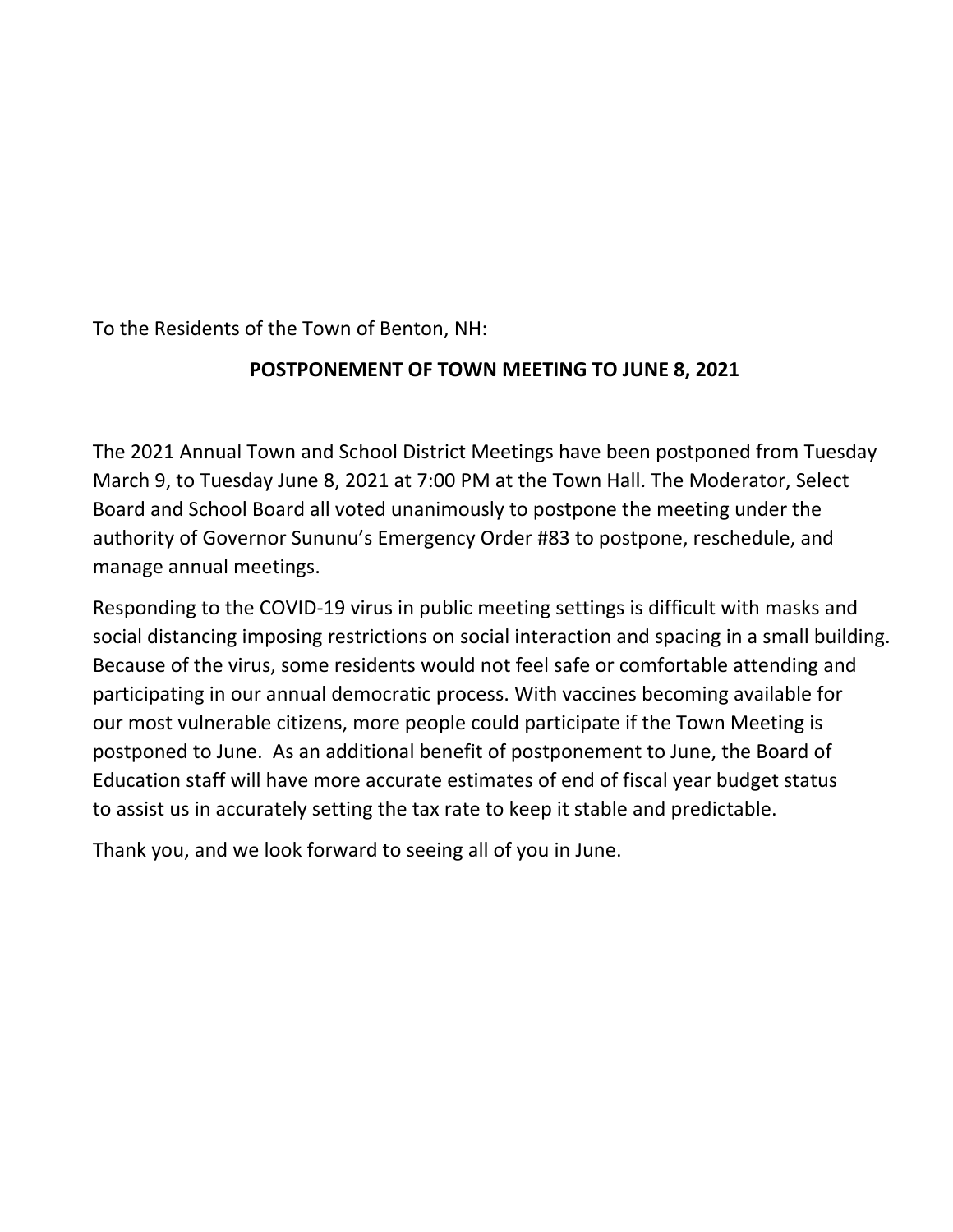

# Carol A. Vincelette 1957-2020

"Death is just another journey we all must take…" J.R.R. Tolkien

Carol's smile entered the room before the door was open and her charm, grace and personality was not far behind. Many here in Benton knew her longer than I did and I regret I didn't get to appreciate who she really was in daily life with her passion to help people feel better, walking the pond road, gardening, canning, writing poetry and being a part of our town.

I can hear the angels sing when she entered the kingdom of God.

*A Smile for You* by Carol Vincelette I have a smile for you today, It is pure and bright. I have a smile for you today, To dry the tears of the night. I have a smile for you today, It is yours and yours alone. I have a smile for you today, Please, pass it on….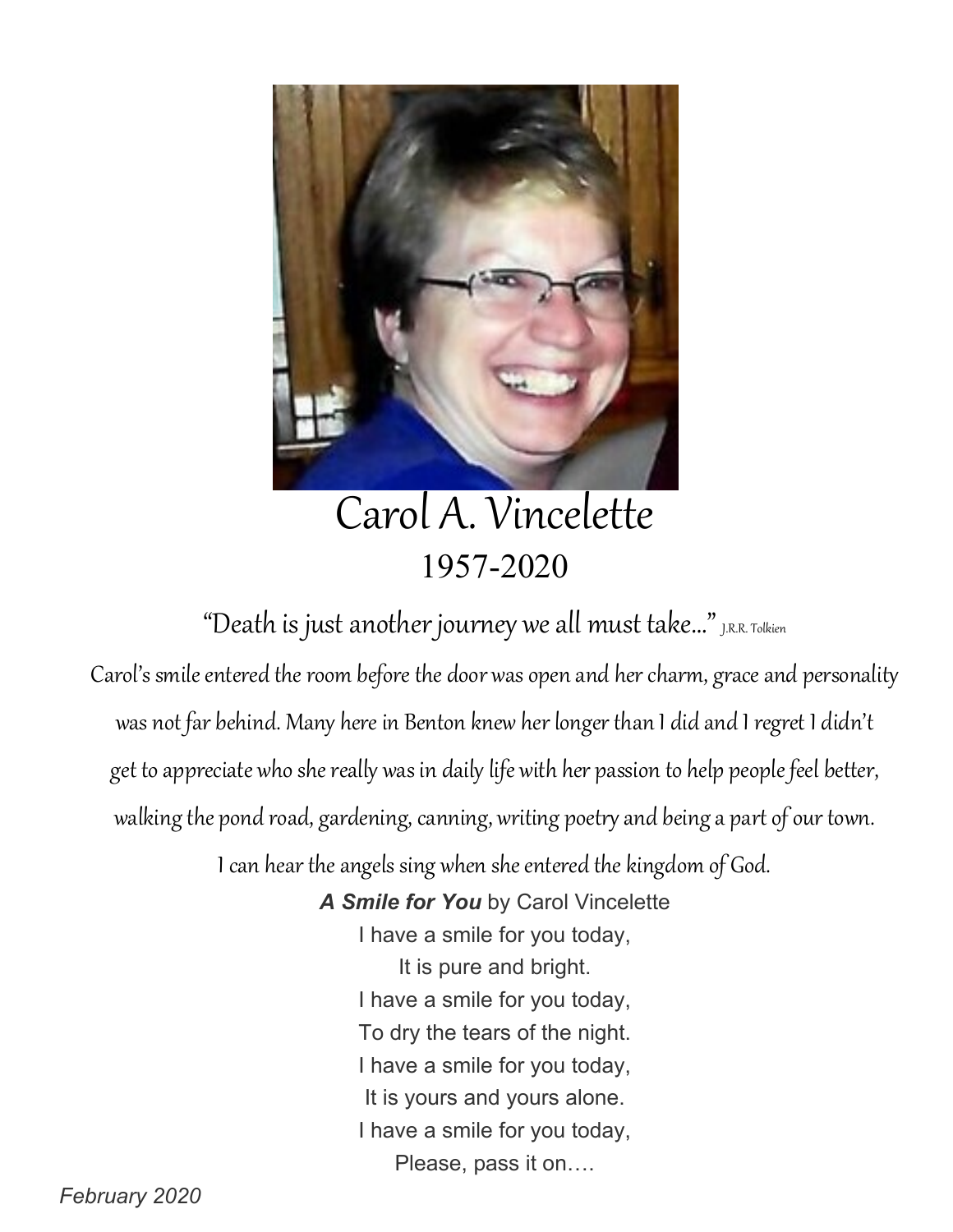# **Town of Benton, New Hampshire Annual Report of Town Officers and Benton School District**

Year Ending December 31, 2020

# Table of Contents

| <b>Benton Town Officers</b>                      | 3  |
|--------------------------------------------------|----|
| Selectmen's Report                               | 4  |
| 2021 Town Warrant                                | 6  |
| Budget and Summary Analysis - Appropriations     | 8  |
| Budget and Summary Analysis – Estimated Revenues | 9  |
| Report of the Treasurer                          | 10 |
| <b>Tax Collector Overview</b>                    | 12 |
| Notes from the Town Clerk's Office               | 13 |
| Report of Clerk to Treasurer                     | 14 |
| Road Maintenance Report                          | 15 |
| Minutes from 2020 Town Meeting                   | 16 |
| Report of the Trustees of the Trust Funds        | 22 |
| 2021 School Board Meeting Warrant                | 23 |
| Minutes from 2020 School Board Meeting           | 24 |
| Reports of SAU#23 and the Benton School Board    | 25 |
| Vital Statistics for 2020                        | 35 |
|                                                  |    |

Town of Benton, NH Website: https:/[/www.tobentonnh.org](http://www.tobentonnh.org/)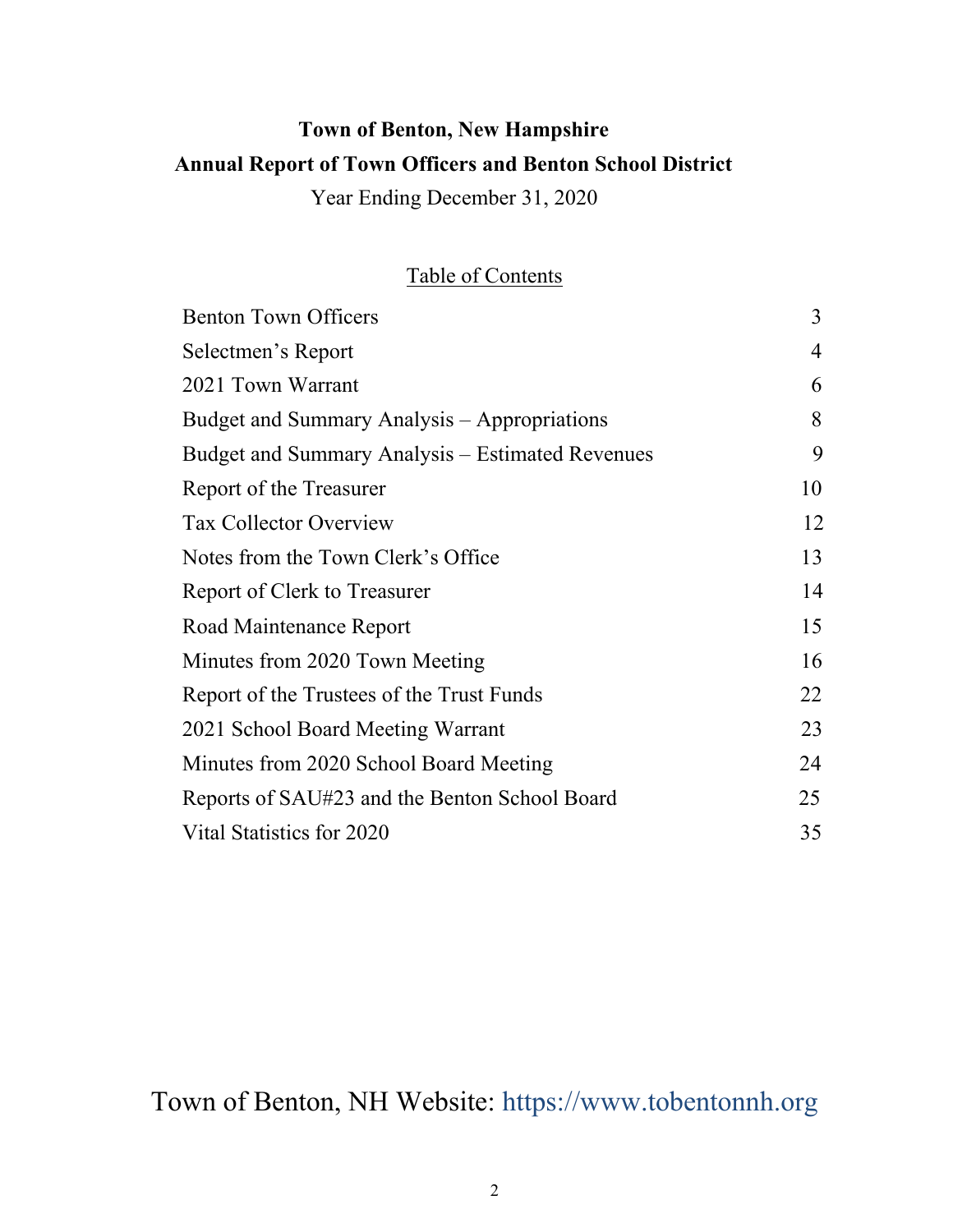# **Benton Town Officers**

|                                |                     | <u>Term</u> | <b>Expires</b> |
|--------------------------------|---------------------|-------------|----------------|
| Board of Selectmen             | William Darcy       | $3$ yrs.    | 2023           |
|                                | Regina Elliott      | $3$ yrs.    | 2022           |
|                                | Kimberli Carpenter  | 3 yrs.      | 2021           |
| Moderator                      | Gilbert Richardson  | 2 yrs.      | 2022           |
| Treasurer                      | Dwight Swauger      | $1 \, yr.$  | 2021           |
| Tax Collector                  | Michael Stiebitz    | $1 \, yr.$  | 2021           |
| <b>Town Clerk</b>              | Michael Stiebitz    | $1 \, yr.$  | 2021           |
| Supervisor of the Checklist    | Richard Paquin      | $3$ yrs.    | 2022           |
|                                | Stephanie Saffo     | 3 yrs.      | 2021           |
|                                | Erich Saffo         | $3$ yrs.    | 2023           |
| <b>Ballot Clerk</b>            | Frances Hadden      | $1 \, yr.$  | 2021           |
| <b>Ballot Inspector</b>        | Maxine Tyler        | $1 \, yr.$  | 2021           |
| Surveyor of Wood and<br>Lumber | Joseph Boutin, Jr   | $1 \, yr.$  | 2021           |
| Trustees of the Trust Funds    | Laura Richardson    | $3$ yrs.    | 2023           |
|                                | Mark Elliott        | $3$ yrs.    | 2021           |
|                                | <b>Martin Noble</b> | 3 yrs.      | 2022           |
| <b>Planning Board</b>          | Kenneth Kealey      | 3 yrs.      | 2022           |
|                                | <b>Martin Noble</b> | 3 yrs.      | 2021           |
|                                | Sam Gregory         | $3$ yrs.    | 2023           |
|                                | William Darcy       | 3 yrs.      | 2023           |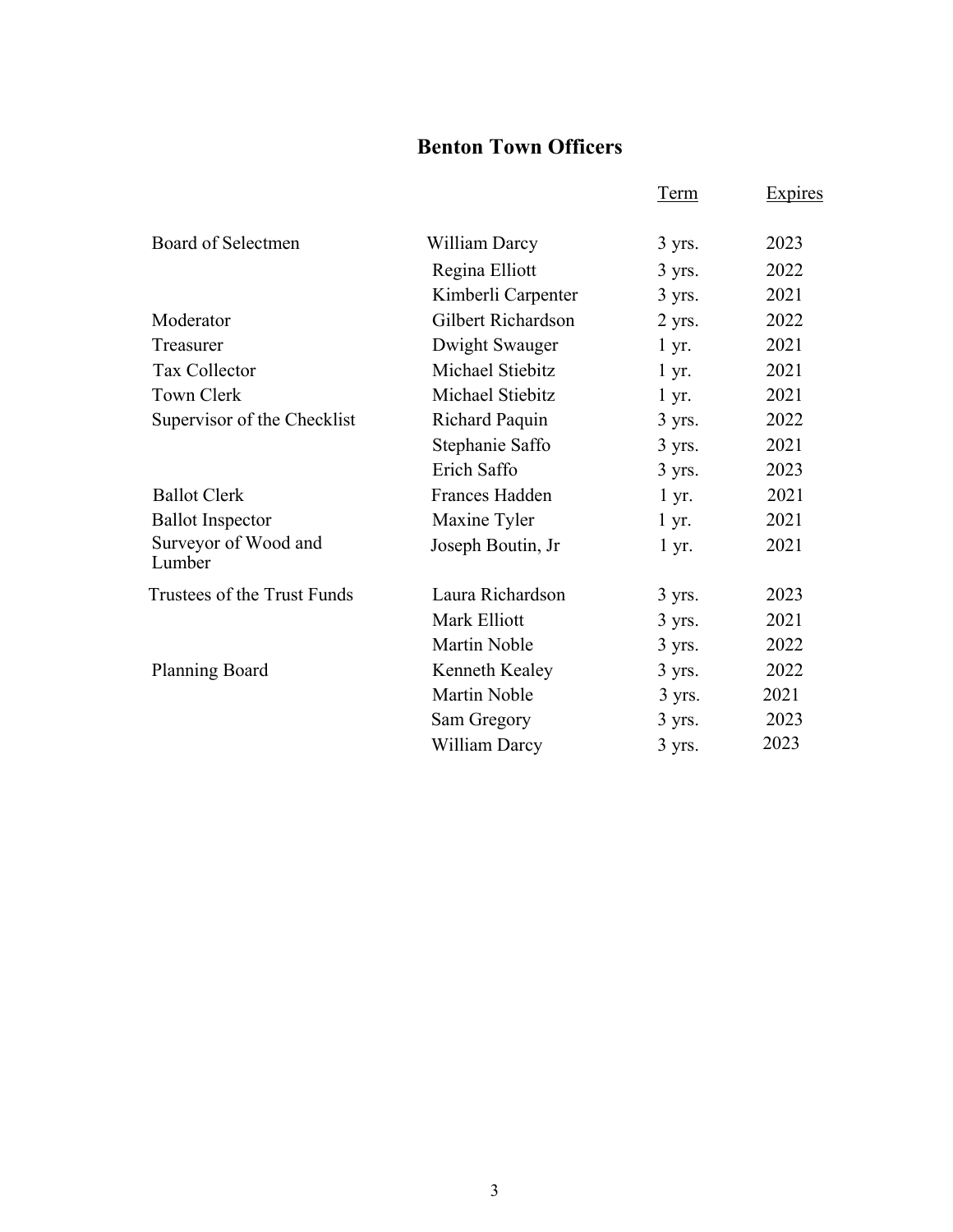### **Selectmen's Report**

2020 was a challenging year to get things accomplished in the midst of a global viral pandemic. Still, life went on and your Select Board met throughout the year without resorting to video meetings and no significant cost increases were imposed on the Town by the pandemic. We accomplished many of our goals and others were deferred to this year.

**Postponement of Town Meeting to June 8** The front inside page summarizes the reasons for postponing the Town Meeting. We wanted everyone to feel comfortable attending the Town Meeting and hopefully by June more people will be vaccinated and there will be less health risks in attending the meeting.

**Cemetery Wall Rejuvenation** Soon after last year's Town Meeting the cemetery stone wall began to fall apart. Fortunately, the Town had appropriated money for its repair. We did much more than repair the structure. The wall was taken apart down to the base, appropriate drainage was added, and then the wall was reconstructed with the same historic granite stones. It is now good looking, straight and structurally sound, and should last another 100 years.

**Other Projects Done and Undone** The Select Board added gates at both ends of Tunnel Stream Road so vehicle traffic can be restricted during the winter months when we do not maintain the roads. This should help reduce potential liabilities. The road paving work on Tunnel Stream Road was also completed, as authorized by the Town Meeting. The new area of Mountain View Cemetery was cleared and the road to the top of the cemetery was improved. A number of other projects fell victim to the viral pandemic: The Town Hall improvements, the tax maps and some of the other cemetery projects were not accomplished. We are asking in the proposed warrant articles for those projects to be reauthorized for this year.

**The Broadband Project** There is good news on the broadband project. Since the Town Meeting there have been major changes at the New Hampshire Electric Cooperative (NHEC) which have led them to embrace the duty to provide high speed internet to their rural members. They have created a broadband subsidiary, NH Broadband, LLC, committed substantial funds to the effort and bid on a federal broadband grant auction, which together have put Benton on their agenda for receiving fiber- to-the-home internet services. We will be using some of the broadband money appropriated last year for public information. The more people in Benton who show interest in broadband internet the more likely it will come here soon. Education, business, health services and property values will all improve when high speed internet comes here. So please go to [NHBroadband.com](http://www.nhbroadband.com/) and sign up to show your interest in getting fiber optic broadband and to receive notifications when service becomes available. It will help you and your neighbors!

**Taxes, DRA and the School Board Warrant The** Department of Revenue Services (DRA) wrongly interpreted the Board of Education's 2020 warrant article 7, which apportioned the School Board's end of year budget surplus funds between tax reduction and the education trust fund. As a result, \$100,000 was added to the education trust fund, of which more than \$60,000 came from taxpayers, which was not the intent of the voters. The immediate impact of that DRA decision was to require the Select Board to use \$65,000 of the Town's fund balance to prevent an increase in your 2020 property tax rate. This year we will be even more careful with the warrant article language to help DRA understand the intent of voters.

**Budget** The proposed general fund budget of \$129,100 is a slight reduction from last year's budget. With the estimated revenues, the net result is that the Town budget contributes almost \$40,000 to tax reduction, one of the few municipal budgets in New Hampshire that have a tax reduction impact. Our property tax rate is largely determined by the School Board budget, with the state education and county budgets contribution to the overall tax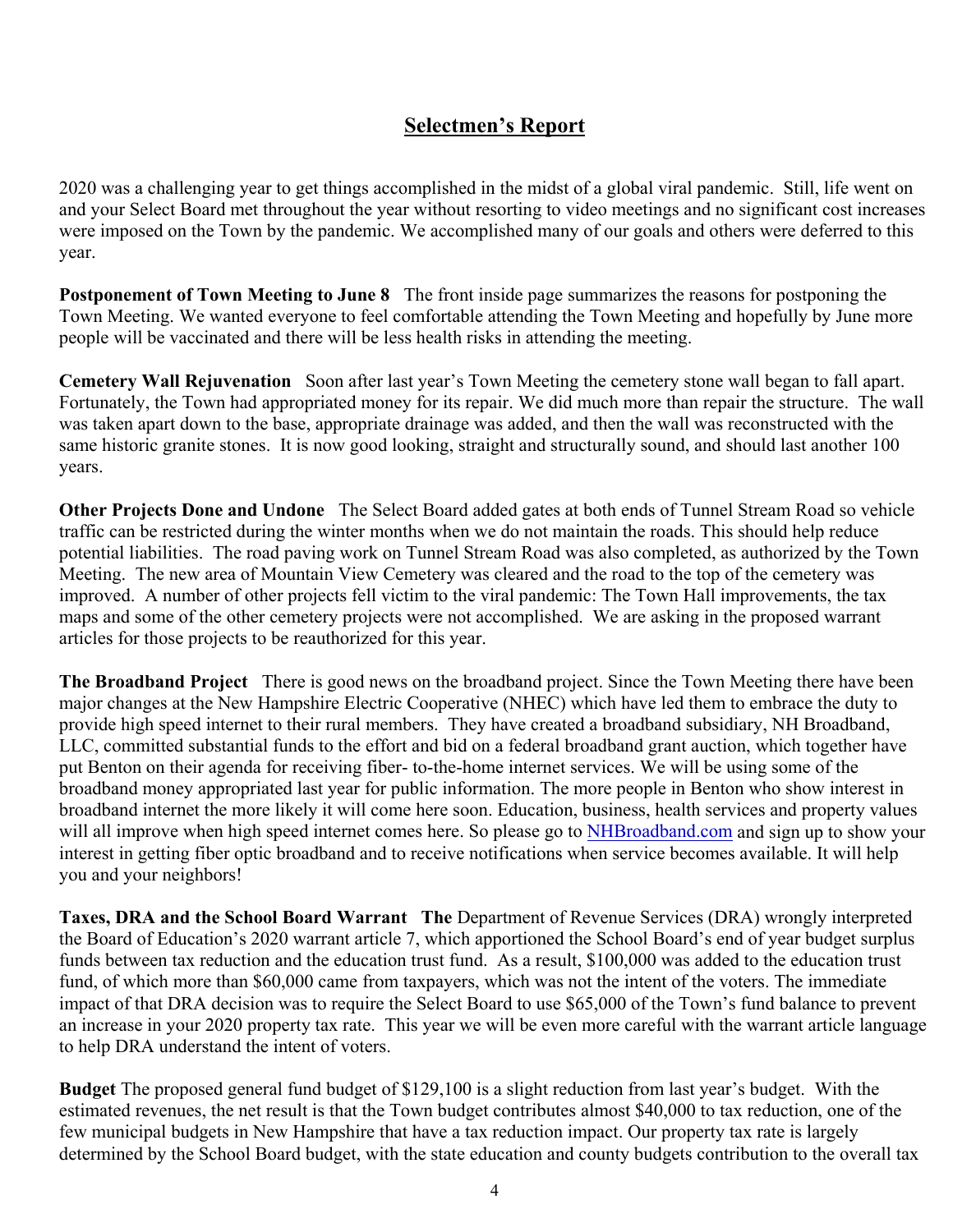rate being relatively stable with each costing taxpayers about \$2 per thousand dollars of property value. An expected budget surplus by the School Board this year should help keep your taxes stable.

We lost Select Board member Carol Vincelette during the year and we have dedicated this Annual Report to her memory. We miss her and appreciated all her efforts on behalf of the Town.

Respectfully submitted,

William Darcy, Chairman Regina Elliott Kimberli Carpenter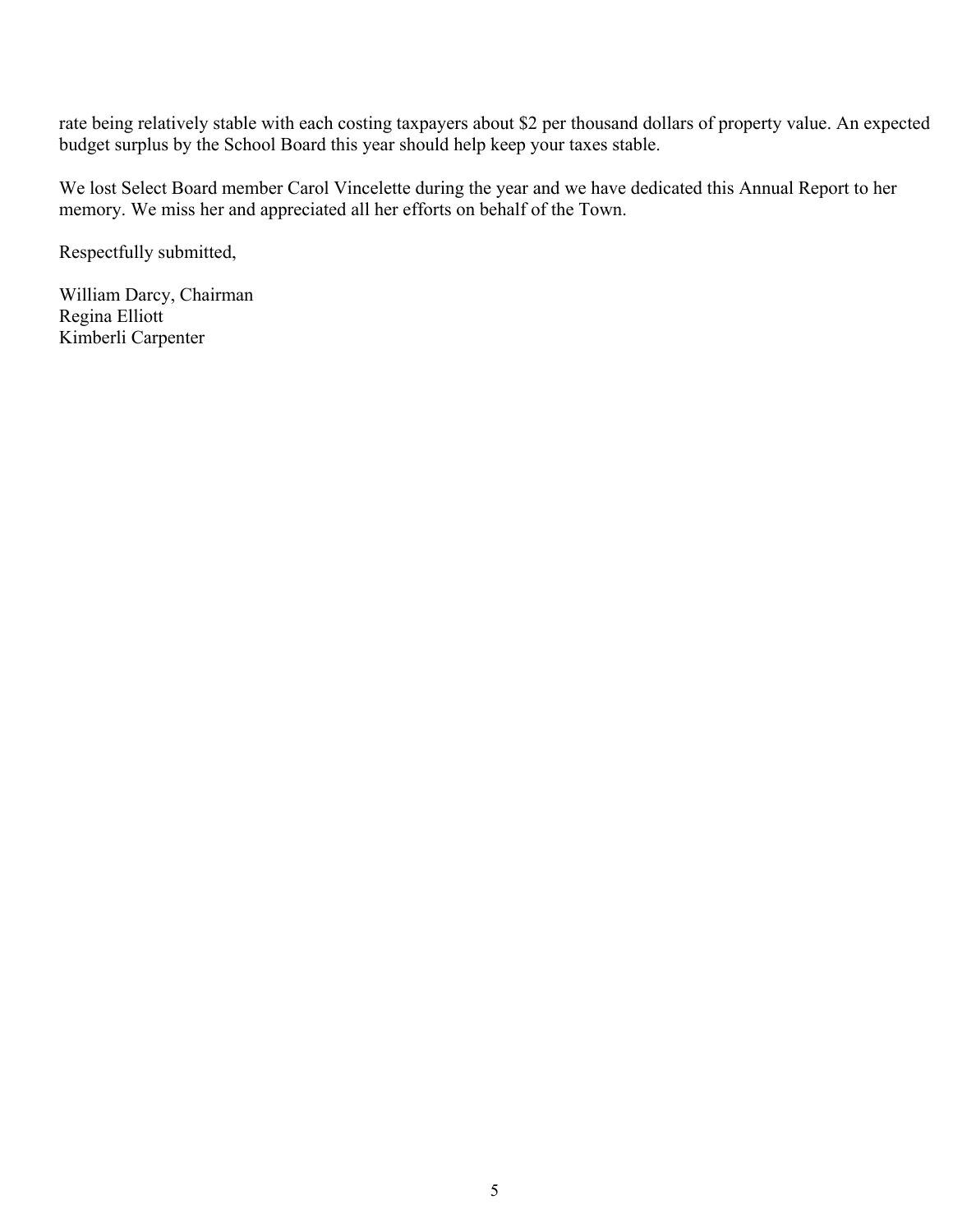# **2021 TOWN WARRANT Town of Benton, June 8, 2021**

To the inhabitants of the Town of Benton qualified to vote in Town affairs:

You are hereby notified to meet at the Benton Community Building (Town Hall) in said Benton on the Second Tuesday of June next, the  $8<sup>th</sup>$ , at seven o'clock in the evening.

When the town meeting opens, qualified voters will be asked to vote and act upon the following subjects:

**ARTICLE 1.** To choose persons for the following positions and terms of service: (Majority vote required)

| Position                     | Term    | Expires | Incumbent             |
|------------------------------|---------|---------|-----------------------|
| Selectman                    | 3 years | 2024    | Kimberli Carpenter    |
| Treasurer                    | 1 year  | 2022    | Dwight Swauger        |
| Town Clerk                   | 1 year  | 2022    | Michael Stiebitz      |
| Tax Collector                | 1 year  | 2022    | Michael Stiebitz      |
| Supervisor of the Checklist  | 3 years | 2024    | Stephanie Saffo       |
| <b>Ballot Clerk</b>          | 1 year  | 2022    | <b>Frances Hadden</b> |
| <b>Ballot Inspector</b>      | 1 year  | 2022    | Maxine Tyler          |
| Surveyor of Wood & Lumber    | 1 year  | 2022    | Joseph Boutin, Jr.    |
| <b>Planning Board Member</b> | 3 years | 2024    | <b>Martin Noble</b>   |
| Trustee of the Trust Funds   | 3 years | 2024    | Mark Elliott          |

**ARTICLE 2.** To see if the Town will vote to accept the reports of the officers and agents as printed. Selectmen recommend this article. (Majority vote required)

**ARTICLE 3.** To see if the Town will vote to raise and appropriate the sum of \$129,100 for General Municipal Operations. This article does not include appropriations contained in special or individual articles addressed separately. Selectmen recommend this article. (Majority vote required)

**ARTICLE 4**. To see if the Town will vote to raise and appropriate \$3,000 to be added to the Revaluation Capital Reserve Fund, previously established, with the funds to come from the unassigned fund balance. Selectmen recommend this article. (Majority vote required)

**ARTICLE 5.** To see if the Town will vote to raise and appropriate \$35,000 to repave 500 feet of Howe Hill Road with the funds to come from the unassigned fund balance. Selectmen recommend this article. (Majority vote required)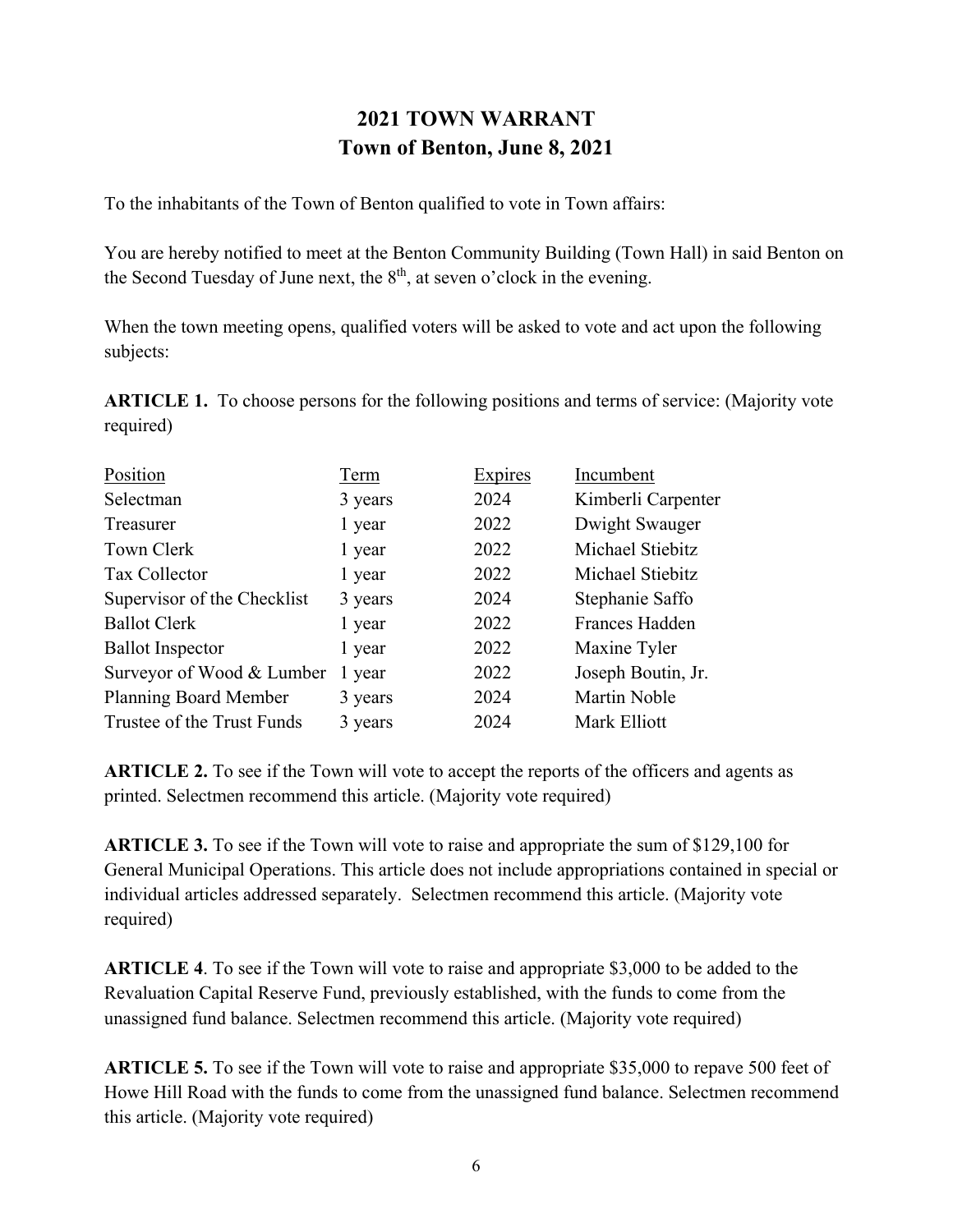**ARTICLE 6.** To see if the Town will vote to raise and appropriate \$15,000 for cemetery improvements, including a survey of new grave sites, gravestone repair and a sign, with the funds to come from the unassigned fund balance. This special warrant article will be a non-lapsing appropriation per RSA 32:7, VI and will not lapse until the cemetery improvements are completed or by December 31, 2022, whichever is sooner. Selectmen recommend this article. (Majority vote required)

**ARTICLE 7.** To see if the Town will vote to raise and appropriate \$1,000 for new tax maps with the funds to come from the unassigned fund balance. Selectmen recommend this article. (Majority vote required)

**ARTICLE 8.** To see if the Town will vote to raise and appropriate \$15,000 for Town Hall improvements including a fence on the side yard, a roof over the side door and lighted sign and notice board, with the funds to come from the unassigned fund balance. Selectmen recommend this article. (Majority vote required)

**ARTICLE 9.** (By Petition) To see if the town will vote to urge that the New Hampshire General Court, which is obligated to redraw the maps of political districts within the state following the federal census, will ensure fair and effective representation of New Hampshire voters without gerrymandering. Additionally, these voters ask the town of Benton to urge the NH General Court to carry out the redistricting in a fair and transparent way through public meetings, not to favor a particular political party, to include communities of interest, and to minimize multi-seat districts. The record of the vote approving this article shall be transmitted by written notice from town officials to Benton's state legislators, informing them of the demands from their constituents within 30 days of the vote. (Majority vote required) (Selectmen oppose this Article)

Signed and Attested: February 22, 2021

Board of Selectmen

/s/ William Darcy, Chairman /s/ Regina Elliott /s/ Kimberli Carpenter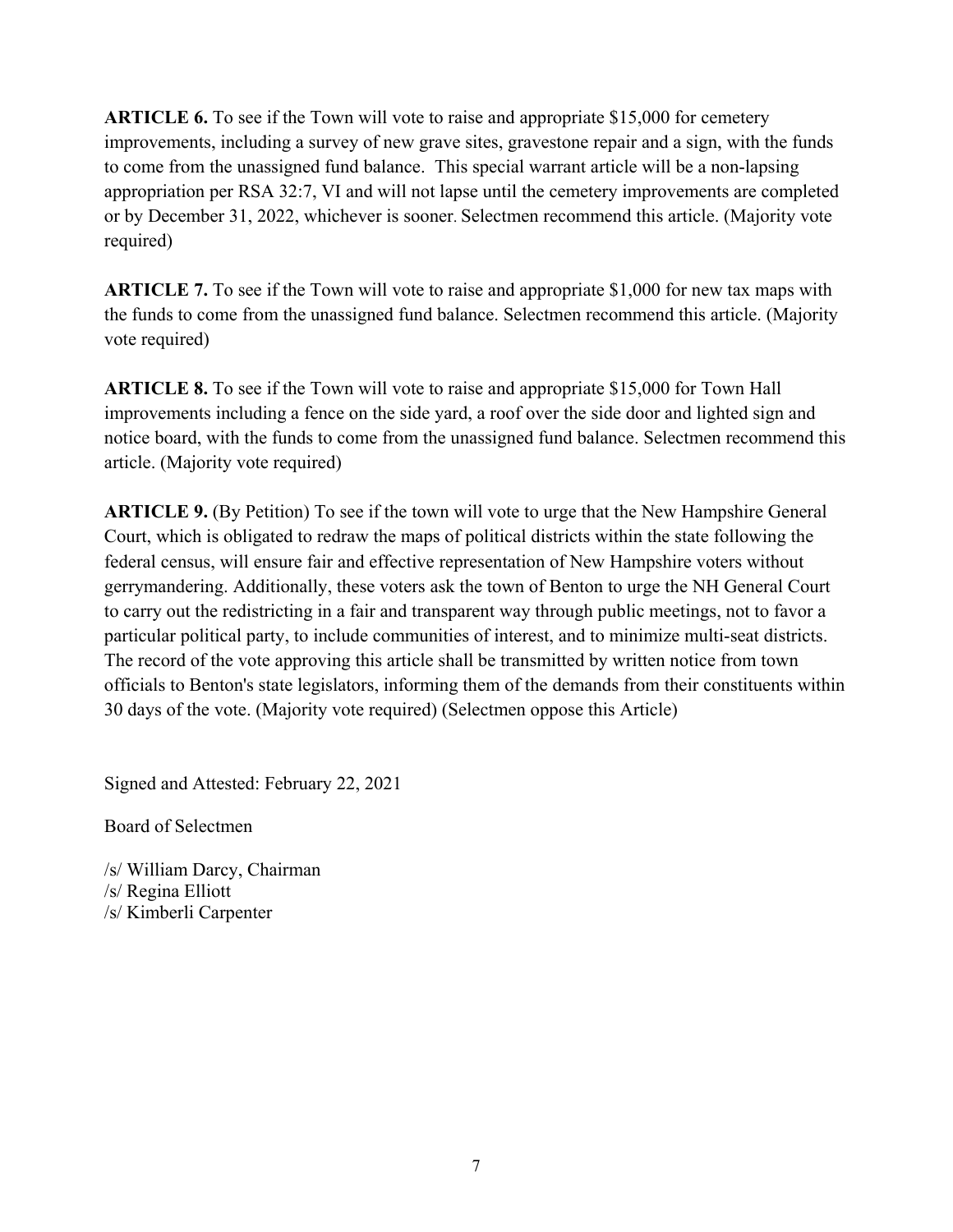### **2021 PROPOSED APPROPRIATIONS**

| Account | Charge Point                    | <b>Budget</b>    | Spent     | Balance   | Proposed<br>2021 |
|---------|---------------------------------|------------------|-----------|-----------|------------------|
| 4130    | Executive                       | 9,000            | 7,305.98  | 1,694.02  | 8,000            |
| 4140    | Election & Town Clerk           | 4,750            | 4,524.16  | 225.84    | 4,750            |
| 4150    | <b>Financial Administration</b> | 10,400           | 9,224.84  | 1,175.16  | 10,000           |
| 4152    | <b>Property Revaluation</b>     | 5,500            | 4,992.00  | 508.00    | 6,500            |
| 4153    | Legal Expenses                  | 250              | 0.00      | 250.00    | 250              |
| 4155    | Personnel Admin                 | 2,000            | 1,331.10  | 668.90    | 2,000            |
| 4193    | Planning & Zoning               | 250              | 110.60    | 139.40    | 250              |
| 4194    | Gov't Buildings                 | 5,000            | 3,894.05  | 1,105.95  | 5,000            |
| 4195    | Cemeteries                      | 4,000            | 3,755.93  | 244.07    | 4,000            |
| 4196    | Insurance                       | 1,350            | 1,305.12  | 44.88     | 1,400            |
| 4197    | Ads & Regional Assoc.           | 2,500            | 1,821.63  | 678.37    | 2,000            |
| 4199    | Avitar (SW Supp/Maint)          | 2,550            | 2,538.40  | 11.60     | 2,600            |
| 4210    | Police                          | 1,500            | 1,500.00  | 0.00      | 1,500            |
| 4215    | Ambulance                       | 6,200            | 6,157.00  | 43.00     | 7,600            |
| 4220    | Fire                            | 10,000           | 10,000.00 | 0.00      | 10,000           |
| 4240    | <b>Building Inspection</b>      | 200              | 0.00      | 200.00    | 200              |
| 4299    | Other Public Safety             | $\boldsymbol{0}$ | 0.00      | 0.00      | $\theta$         |
| 4312    | Highways & Streets              | 63,000           | 35,953.18 | 27,046.82 | 60,000           |
| 4313    | <b>Bridges</b>                  | 250              | 0.00      | 250.00    | 250              |
| 4316    | <b>Street Lighting</b>          | 300              | 272.96    | 27.04     | 300              |
| 4319    | Other Streets                   | $\boldsymbol{0}$ | 0.00      | 0.00      | $\theta$         |
| 4414    | Pest Control                    | 250              | 173.86    | 76.14     | 250              |
| 4442    | Direct Assistance<br>Welfare    | 250              | 0.00      | 250.00    | 250              |
| 4444    | Intergovernmental<br>Welfare    | 2,000            | 1,500.00  | 500.00    | 2,000            |
| 4445    | <b>Vendor Payments</b>          | $\boldsymbol{0}$ | 0.00      | 0.00      | $\mathbf{0}$     |
|         | <b>TOTALS</b>                   | 131,500          | 96,360.81 | 35,139.19 | 129,100          |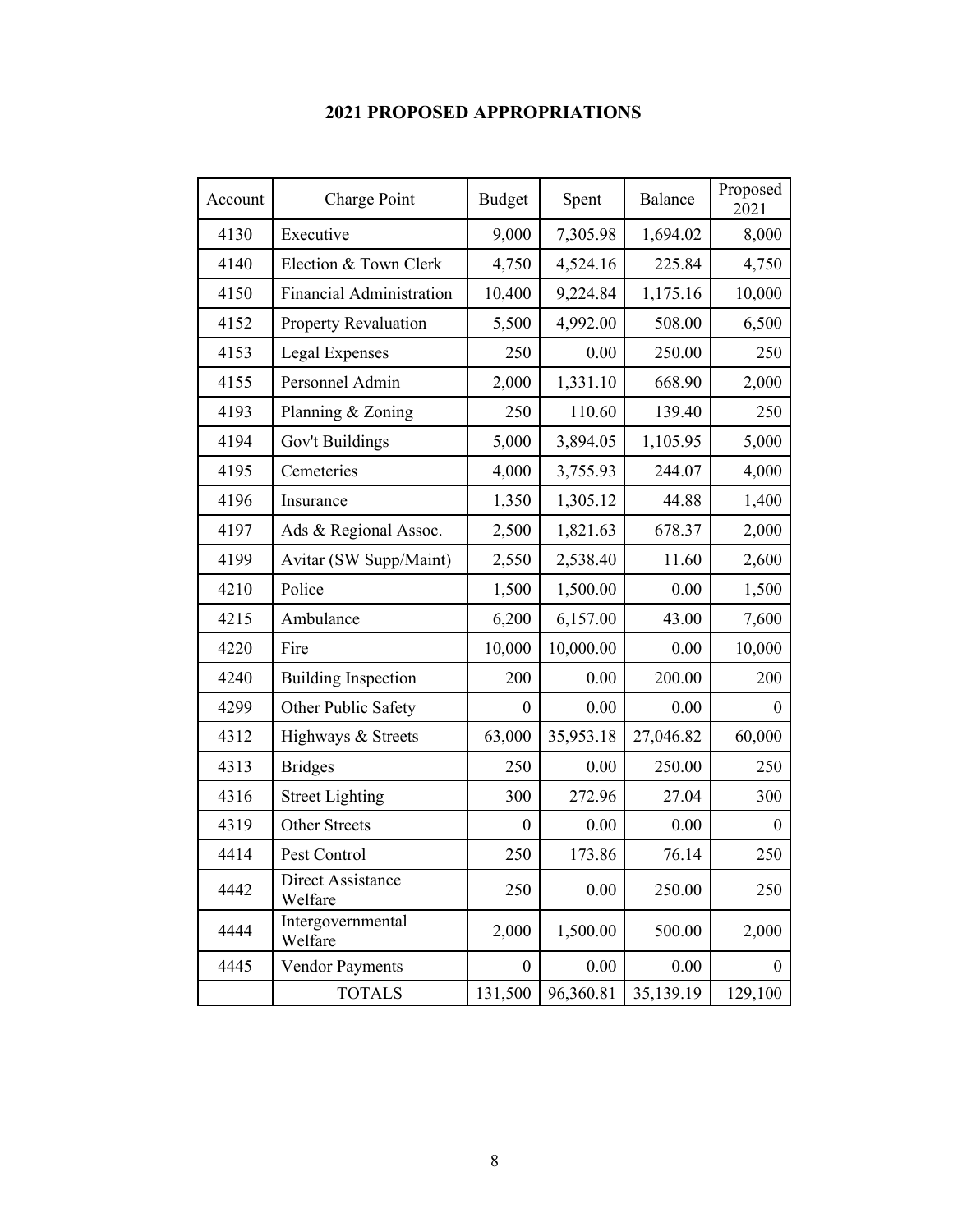| <b>Source</b>                            | <b>Estimated</b><br>2020 | <b>Received</b><br>2020 | <b>Estimated</b><br>2021 |
|------------------------------------------|--------------------------|-------------------------|--------------------------|
| <b>Property Taxes</b><br>(3110)          | 444,000.00               | 439,203.00              | 440,000.00               |
| <b>Timber Taxes</b><br>(3185)            | 3,000.00                 | 10,392.00               | 3,000.00                 |
| Payment in Lieu<br>of Taxes (3186)       | 65,500.00                | 67,057.00               | 67,000.00                |
| <b>Excavation Tax</b><br>(3187)          | 0.00                     | 0.00                    | 0.00                     |
| Other Taxes and<br>Fees (3189)           | 50.00                    | 360.00                  | 50.00                    |
| Int./ Penalties/<br>Taxes (3190)         | 4,000.00                 | 3,478.00                | 3,500.00                 |
| Tax Lien Dep<br>from Collector<br>(3191) | 0.00                     | 18,871.00               | 0.00                     |
| Motor Vehicle<br>Permit Fees<br>(3220)   | 58,000.00                | 65,767.00               | 60,000.00                |
| <b>Building Permits</b><br>(3230)        | 400.00                   | 715.00                  | 500.00                   |
| <b>Pistol Permits</b><br>(3290)          | 0.00                     | 50.00                   | 0.00                     |
| Dog Licenses<br>(3291)                   | 350.00                   | 348.50                  | 325.00                   |
| Rental of Town<br>Hall (3292)            | 100.00                   | 100.00                  | 100.00                   |
| <b>Shared Revenues</b><br>(3311)         | 0.00                     | 0.00                    | 0.00                     |
| Meals and Rooms<br>Tax Dist. (3352)      | 19,000.00                | 19,077.00               | 19,000.00                |
| <b>Highway Block</b><br>Grant (3353)     | 15,300.00                | 15,436.00               | 15,300.00                |
| Other State<br><b>Grants</b> (3359)      | 0.00                     | 3,981.00                | 0.00                     |
| Sale of Municipal<br>Property (3501)     | 0.00                     | 0.00                    | 0.00                     |
| Interest on<br>Investment (3502)         | 120.00                   | 95.00                   | 100.00                   |
| Ins Dividends &<br>Reimb. (3506)         | 1,500.00                 | 0.00                    | 0.00                     |
| Contributions &<br>Donations (3508)      | 0.00                     | 3,800.00                | 0.00                     |
| Totals                                   | 611,320.00               | 648,731.00              | 608,875.00               |

# **2021 Estimated Revenues**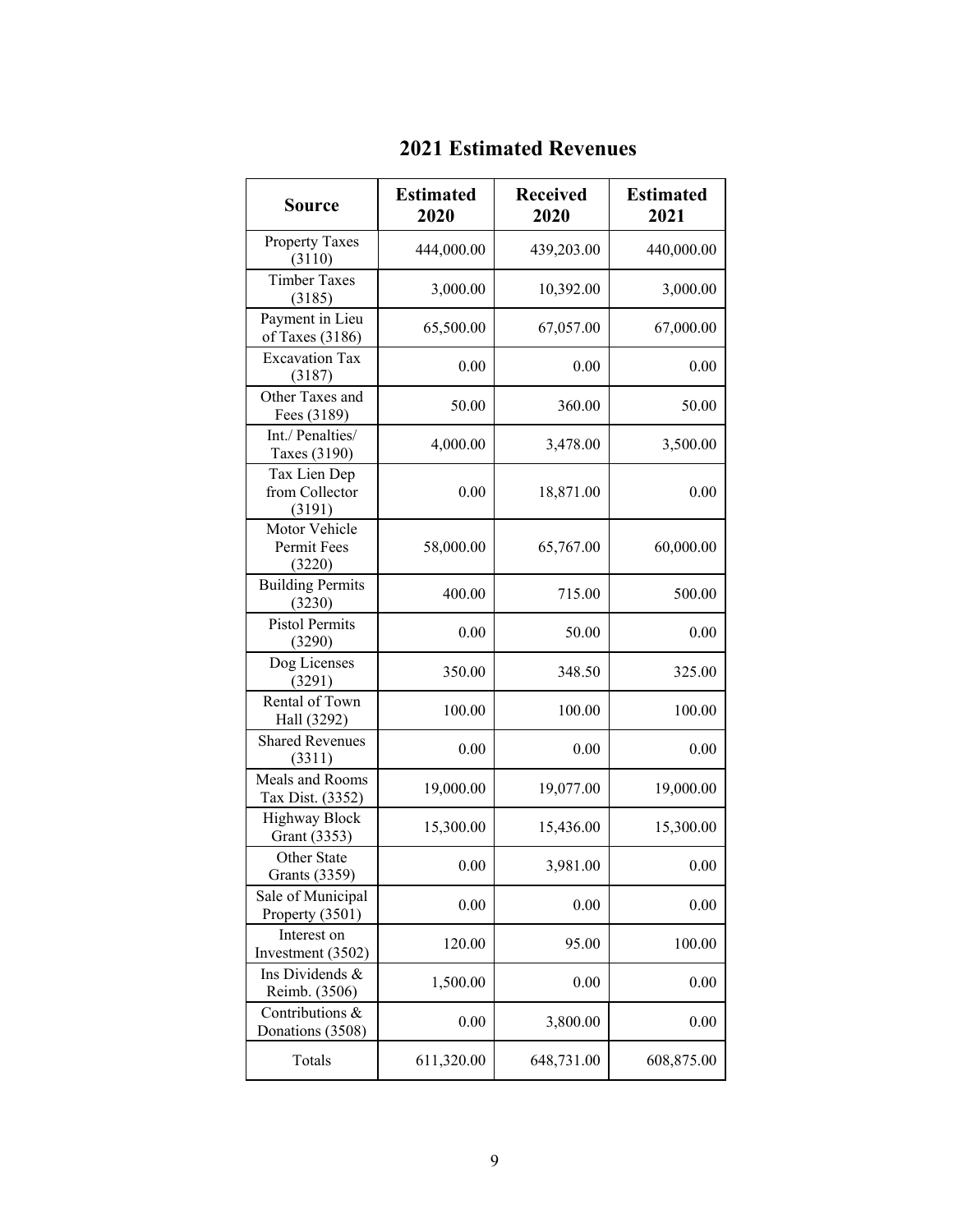| <b>Treasurer's Report 2020: Received from Town Clerk</b> |              |  |
|----------------------------------------------------------|--------------|--|
| Motor Vehicle Permits/Transfers/Titles/Fees              | \$65,777.00  |  |
| Vital Statistics - State of NH                           | \$60.00      |  |
| Marriage Licenses Issued                                 | \$150.00     |  |
| Dog Licenses Issued                                      | \$348.50     |  |
| Returned check (plus \$10 fee)                           | $-$ \$296.00 |  |
| Reimbursed check (plus fee and penalty)                  | \$311.00     |  |
| <b>Total Received from Town Clerk</b>                    | \$66,350.50  |  |
| <b>Received from Tax Collector:</b>                      |              |  |
| Property Taxes+ (Liens, Interest & Penalties)            | \$461,551.63 |  |
| <b>Timber Taxes-Timber Bonds</b>                         | \$10,391.55  |  |
| Timber Bond Refund                                       | \$0.00       |  |
| Returned check (plus \$10 fee)                           | \$0.00       |  |
| Reimbursed check (plus fee and penalty)                  | \$0.00       |  |
| <b>Excavation Tax</b>                                    | \$0.00       |  |
| <b>Total Received from Tax Collector</b>                 | \$471,943.18 |  |
| <b>Received from Selectmen:</b>                          |              |  |
| <b>Building Permits</b>                                  | \$715.00     |  |
| <b>Pistol Permits</b>                                    | \$50.00      |  |
| Town Hall Rental                                         | \$100.00     |  |
| Lot Line Adjustment (Boutin-Bullard)                     | \$125.00     |  |
| <b>Total Received from Selectmen</b>                     | \$990.00     |  |
| <b>Received from State and Federal Sources:</b>          |              |  |
| State of NH - Highway Block Grant                        | \$15,436.23  |  |
| State of NH Rooms and Meals Tax                          | \$19,077.22  |  |
| U.S. Dept. of Interior (Payment in Lieu of Taxes)        | \$67,057.00  |  |
| <b>State of NH-Checklist Reimbursement</b>               | \$275.00     |  |
| State of NH-UCC Share                                    | \$105.00     |  |
| State of NH-Municipal Aid Grant                          | \$3,600.72   |  |
| <b>Total from State and Federal Sources</b>              | \$105,551.17 |  |
| <b>Miscellaneous:</b>                                    |              |  |
| Interest on Investments                                  | \$102.12     |  |
| Contributions & Donations                                | \$3,800.00   |  |
| <b>Trust Fund Transfers</b>                              | \$29,411.47  |  |
| <b>Transfer from General Fund</b>                        | \$150,000.00 |  |
| <b>Total</b>                                             | \$183,313.59 |  |
| <b>Grand Total for 2020</b>                              | \$828,148.44 |  |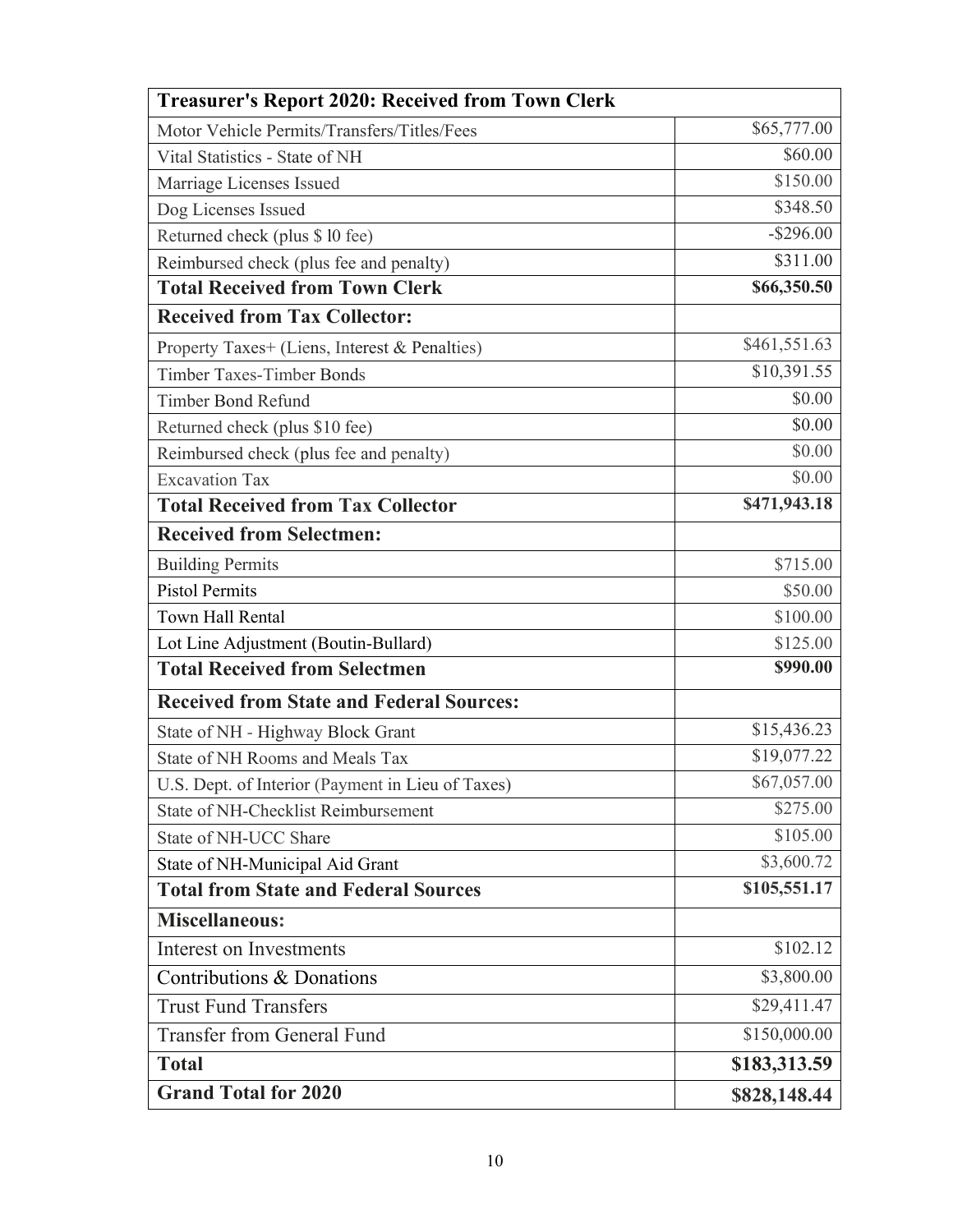### **Payments by the Select Board-2020**

| <b>Balance forward to 2021</b>                           | \$233,457.06     |
|----------------------------------------------------------|------------------|
| Interest                                                 | \$348.76         |
| <b>Transfer to Operating Account</b>                     | $-$150,000.00$   |
|                                                          | \$383,108.30     |
| <b>ICS-General Fund</b><br>Balance forward from 2019     |                  |
| <b>Balance forward to 2021</b>                           | \$424,947.20     |
| Interest                                                 | \$102.12         |
| Transfer to ICS-General Fund                             | \$0.00           |
| <b>Checks Written</b>                                    | $-$ \$686,436.82 |
| Deposits                                                 | \$828,046.32     |
| Balance forward from 2019                                | \$283,235.58     |
| <b>Account Balances-2020</b><br><b>Operating Account</b> |                  |
| <b>Total</b>                                             | \$686,436.82     |
|                                                          |                  |
| Article 8 (Cemetery Wall Repair)                         | \$24,972.13      |
| Article 5 (Tunnel Stream Rd. Paving)                     | \$30,678.30      |
| <b>Local School Taxes</b>                                | \$443,240.00     |
| <b>Grafton County Taxes</b>                              | \$45,935.00      |
| Purchase of Tax Liens                                    | \$12,250.58      |
| To Capital Reserve Fund                                  | \$33,000.00      |
| Pest Control                                             | \$173.86         |
| Inter-Government Welfare                                 | \$1,500.00       |
| <b>Street Lighting</b>                                   | \$272.96         |
| Highways & Streets Materials                             | \$5,704.39       |
| Highways & Streets                                       | \$30,248.79      |
| Fire                                                     | \$10,000.00      |
| Ambulance                                                | \$6,157.00       |
| Police                                                   | \$1,500.00       |
| Avitar Software & Annual Support                         | \$2,538.40       |
| Ads & Regional Associations                              | \$1,821.63       |
| Insurance                                                | \$1,305.12       |
| Cemeteries                                               | \$3,755.93       |
| Government Buildings                                     | \$3,894.05       |
| Planning & Zoning                                        | \$110.60         |
| <b>Personnel Administration</b>                          | \$1,331.10       |
| <b>Revaluation of Property</b>                           | \$4,992.00       |
| <b>Financial Administration</b>                          | \$9,224.84       |
| Election Expenses, Census, Vital Statistics              | \$4,524.16       |
| <b>Executive Expenses and Salaries</b>                   | \$7,305.98       |

Respectfully submitted, Dwight A. Swauger, Treasurer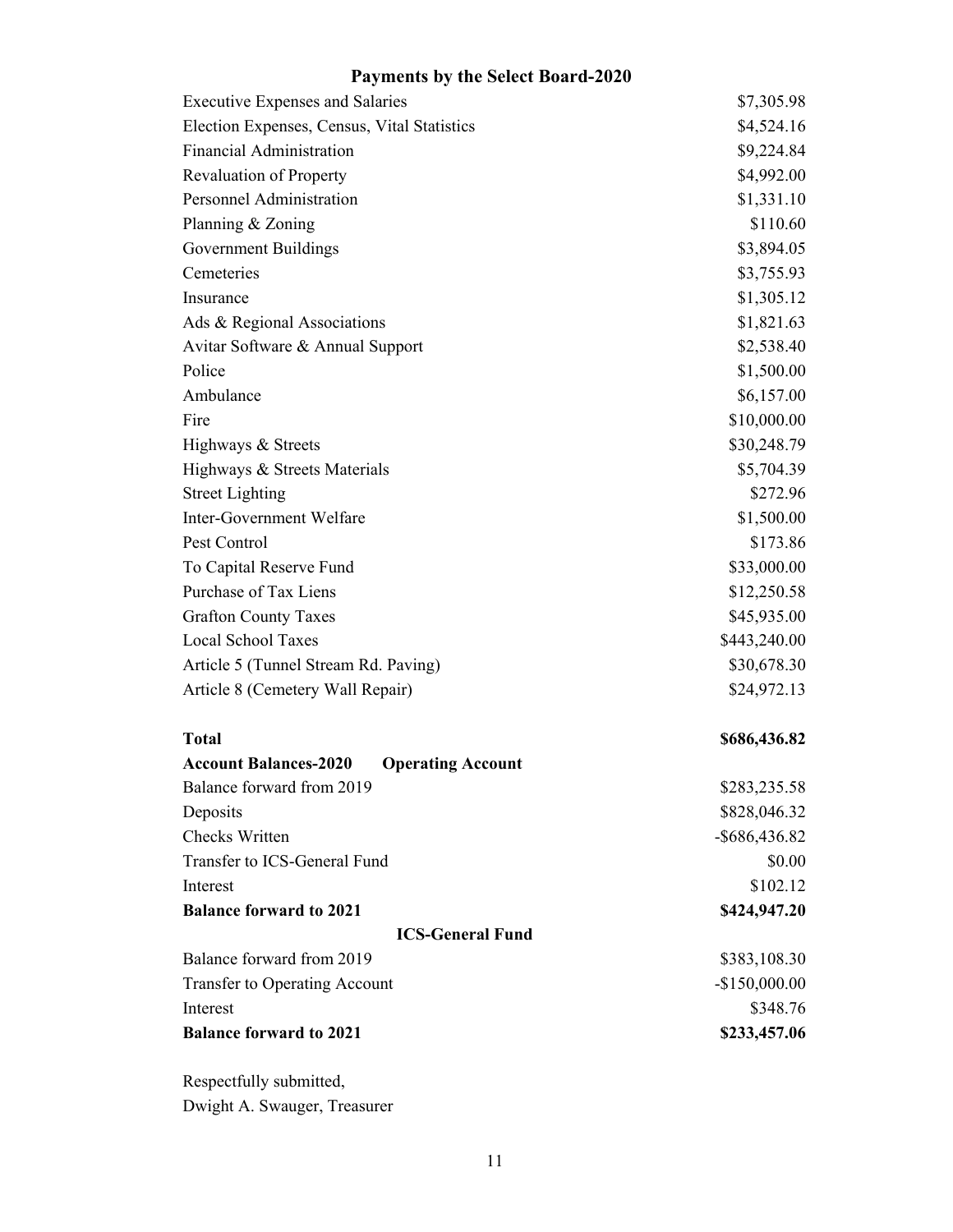| 2021                                                            | Credit                    | Debit                  |
|-----------------------------------------------------------------|---------------------------|------------------------|
| Unassigned Credits at beginning of 2021                         | \$35,287.09               |                        |
| Interest/penalties on 2020 Tax payment                          | \$0.00                    | \$0.00                 |
| Overpayments/Refunds                                            | $\overline{$}0.00$        | \$0.00                 |
| 2020                                                            | Credit                    | Debit                  |
| Taxes Committed This Year:                                      |                           | \$456,421.92           |
| Yield Taxes & Gravel Tax Committed This Year                    |                           | \$13,440.52            |
| Total Unassigned Credits at beginning of 2020                   | $(\$39,079.01)$           |                        |
| Credits Received in 2020                                        | (\$10,754.94)             |                        |
| Taxes Collected & Sent to Treasurer:                            |                           |                        |
| Property Taxes Collected in 2020                                | \$409,813.48              |                        |
| Prior yr credits assigned                                       | \$8,229.50                |                        |
| FY2020 Credits assigned                                         | \$6,312.38                |                        |
| Yield Taxes & Gravel Tax Collected in 2020                      | \$479.76                  |                        |
| Subtotal                                                        | \$424,835.12              |                        |
| Property & Yield Taxes Uncollected at year's end                | \$45,027.32               |                        |
| Refunds issued                                                  | \$0.00                    |                        |
| 2020 Tax Year Totals                                            | \$469,862.44              | \$469,862.44           |
| 2019                                                            | Credit                    | Debit                  |
| Taxes Uncollected at Beginning of 2020                          |                           | \$39,874.17            |
| Interest on Delinquent Taxes & Fees                             |                           | \$1,748.70             |
| Property & Yield Taxes Collected In 2020                        | \$28,550.21               |                        |
| Interest on Delinquent Taxes & Fees/Penalties                   | \$1,748.70<br>\$11,323.96 |                        |
| Conversion to Lien (principle only)<br><b>Refund Abatements</b> |                           |                        |
| <b>Abatements Granted</b>                                       | \$0.00<br>\$0.00          |                        |
| 2019 Tax Year Totals                                            | \$41,622.87               | \$41,622.87            |
| 2019 Liens                                                      | Credit                    | Debit                  |
| Liens Executed During 2020                                      |                           | \$12,250.58            |
| Interest on Delinquent Taxes & Fees                             |                           | \$10.69                |
| Redemptions                                                     | \$1,789.05                |                        |
| Interest & Fees                                                 | \$10.69                   |                        |
| Liens Deeded to Town                                            | \$0.00                    |                        |
| Unredeemed Lien Bal. at end of 2020                             | \$10,461.53               |                        |
| 2019 Liens Totals                                               | \$12,261.27               | \$12,261.27            |
| 2018 Liens                                                      | Credit                    | Debit                  |
| Unredeemed Liens Bal. at Beginning of 2020                      |                           | \$7,624.83             |
| Interest on Delinquent Taxes & Fees                             |                           | \$1,283.27             |
| Redemptions                                                     | \$4,621.53                |                        |
| Interest & Fees                                                 | \$1,283.27                |                        |
| Liens Deeded to Town                                            |                           |                        |
| Unredeemed Lien Bal. at end of 2020                             | \$3,003.30                |                        |
| 2018 Liens Totals                                               | \$8,908.10                | \$8,908.10             |
| 2017 Liens                                                      | Credit                    | Debit                  |
| Unredeemed Liens Bal. at Beginning of 2020                      |                           | $\overline{$}1,136.54$ |
| Interest on Delinquent Taxes & Fees                             |                           | \$435.03               |
| Redemptions                                                     | \$1,136.54                |                        |
| Interest & Fees                                                 | \$435.03                  |                        |
| Liens Deeded to Town                                            |                           |                        |
| Unredeemed Lien Bal. at end of 2020                             | \$0.00                    |                        |
| 2017 Lien Totals                                                | \$1,571.57                | \$1,571.57             |
| Net funds delivered to Treasurer in 2020                        | \$467,504.60              |                        |
| Plus 2020 Unassigned Cred. & Cred. Assigned to                  | \$4,437.58                |                        |
| Int.                                                            |                           |                        |
| Gross funds delivered to Treasurer in 2020                      | \$471,942.18              |                        |

### Tax Collector Overview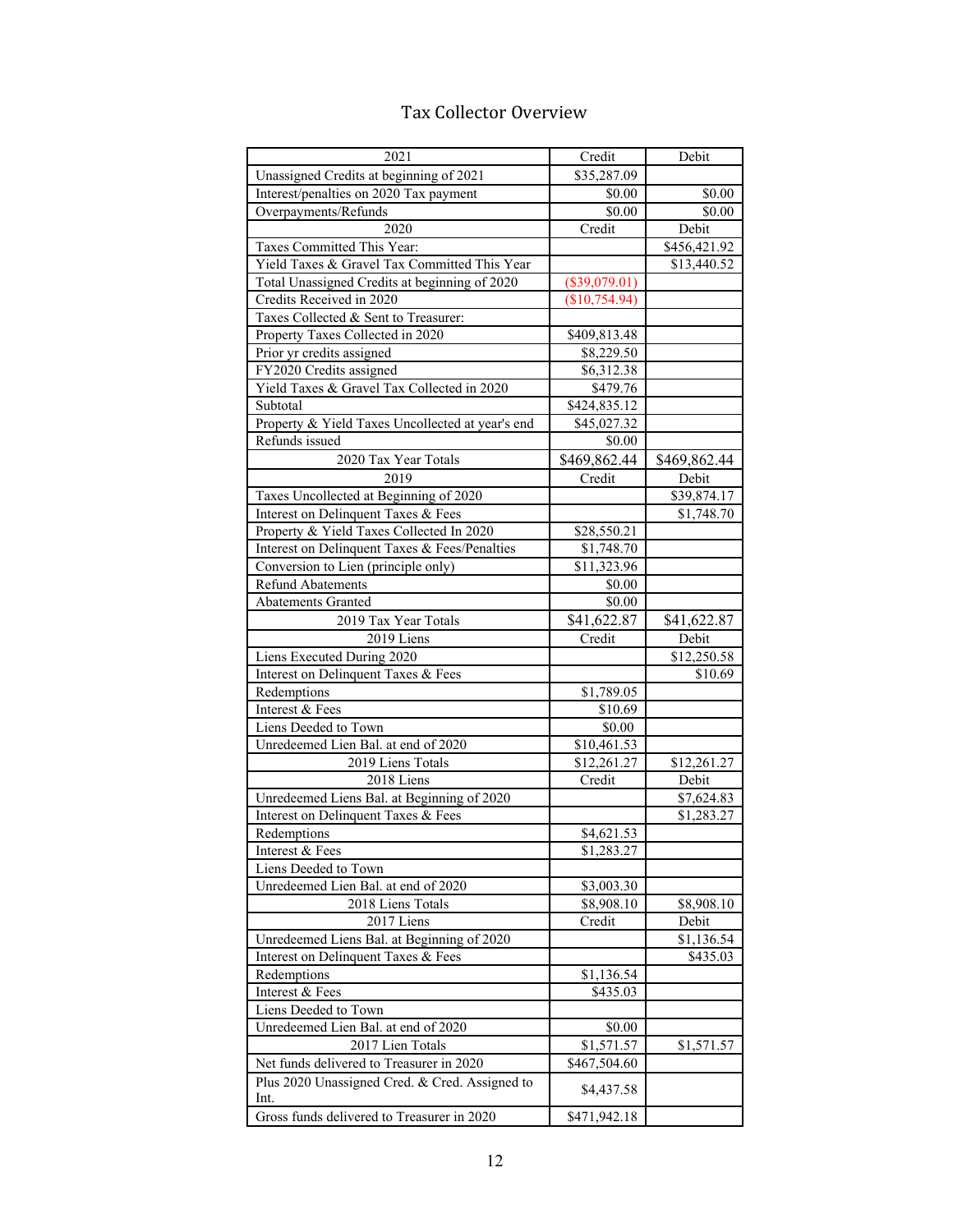### Notes from the Town Clerk's Office

2020 started off like most years here in Benton. A Presidential Primary Election was scheduled for early February, Town Meeting would follow shortly afterwards in March.

Those were the last normal things that happened last year. So many new words became part of our lexicon: COVID-19, Social Distancing, Quarantining, ZOOM, and many more. I closed my office soon after Town Meeting and began the learning process of conducting Town Clerk and Tax Collector business remotely.

A year later, I think I can say that for the most part, it has gone well. Between email, texting, and phone calls, folks have been able to get their vehicles and dogs registered, vital records searched, marriage licenses issued and taxes paid. I installed a secure locked box for payment and document drop off at the Town Building, and use the existing Town Clerk and Tax Collector mailboxes for paperwork returns. The hardest part of this process has been the lack of face-to-face interactions I have become accustomed to after 17 years. Here's hoping things get back to some semblance of normal sometime this year.

I'd like to thank the Elections staff, Moderator Gil Richardson, Supervisors of the Checklist Dick Paquin, Stef Saffo, and Erich Saffo, Ballot Clerk Fran Hadden, Alternative Voting Option Supervisor Laura Richardson and also the Selectmen who helped make our "Socially Distanced" Elections in September and November possible. In my opinion, they went off without a hitch.

I'd also like to give a shout-out to Bill Darcy, our Select Board chair who also serves as one of the Board of Directors for the NHEC, our local electricity supplier. In addition to his duties as Selectman, he has been instrumental in getting the NHEC to agree to set up a subsidiary company to facilitate Broadband infrastructure development in underserved communities such as Benton. Through his hard work and dedication, Benton now has a realistic chance of getting Broadband Internet in our lifetime… I say that with tongue in cheek, as the current estimate seems to be considerably closer, due in no small part to Bill's hard work. Thank you, Bill!

Respectfully submitted,

Michael P. Stiebitz - Benton Town Clerk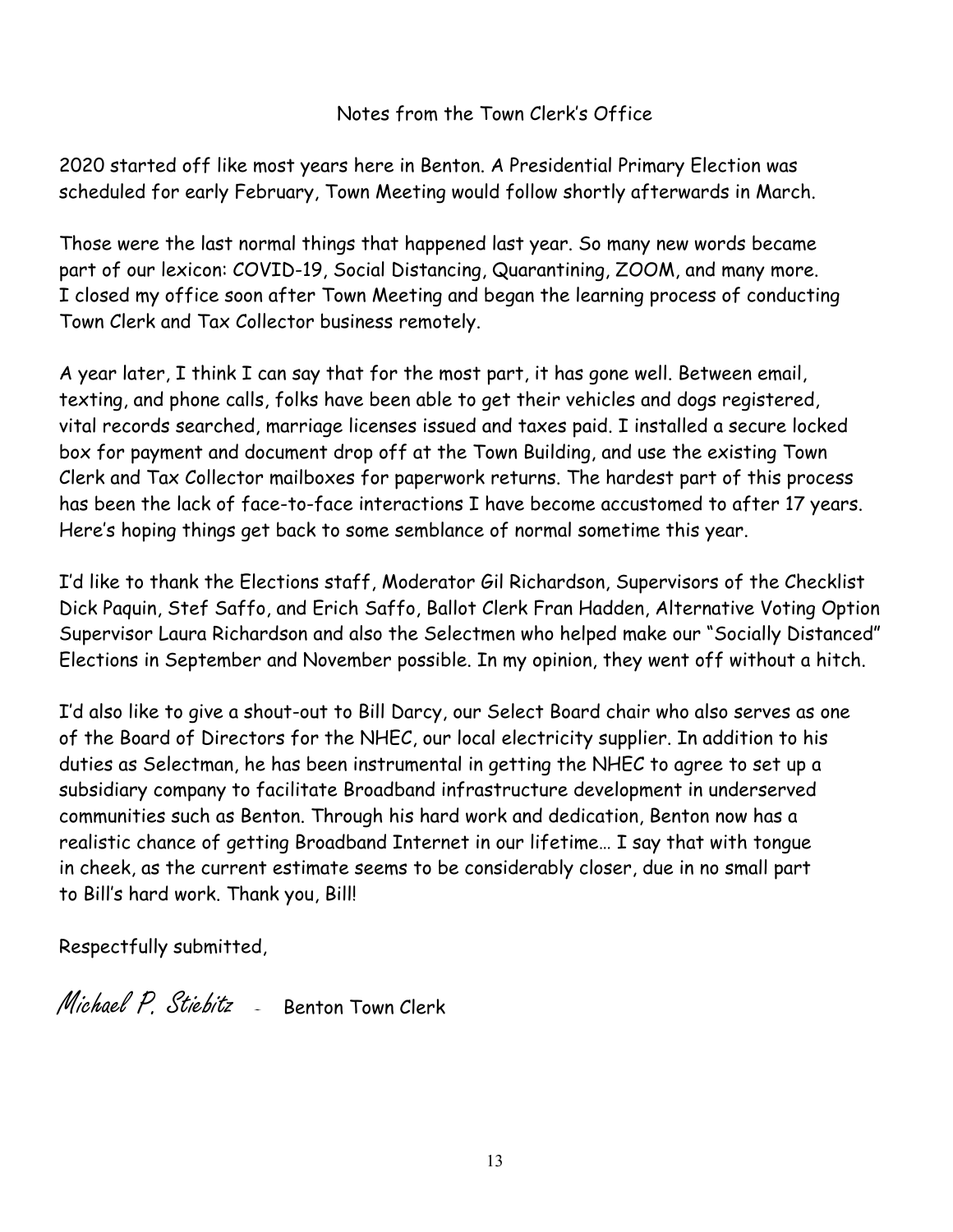# **Report of Clerk to Treasurer - Benton, New Hampshire Year End Totals for 2020**

| Motor Vehicle Permits Issued (465):                        | \$65,777.00  |
|------------------------------------------------------------|--------------|
| Dog Licenses Issued and Fines Collected (57/0):            | \$348.50     |
| Marriage Licenses Issued (3):                              | \$150.00     |
| Vital Record Searches (4):                                 | \$60.00      |
| Returned Check (incl \$10 fee+\$15 penalty)                | \$311.00     |
| UCC Payment from State of NH                               | \$90.00      |
| <b>Total Collected by Town Clerk for 2020</b>              | \$66,736.50  |
| Motor Vehicle Permits Issued (465):                        | \$65, 777.00 |
| Dog Licenses Issued and Fines Collected (57/0):            | \$348.50     |
| Marriage Licenses Issued (3):                              | \$150.00     |
| Vital Record Searches (4):                                 | \$60.00      |
| Returned Check (incl \$10 fee+\$15 penalty)                | \$311.00     |
| UCC Payment from State of NH                               | \$90.00      |
| <b>Total Submitted to Treasurer by Town Clerk for 2020</b> | \$66,736.50  |
| Motor Vehicles:                                            | \$1,278.50   |
| Dog Licenses Issued and Fines Collected (57/0):            | \$29.00      |
| Marriage Licenses Issued (3):                              | \$21.00      |
| Vital Record Searches (5):                                 | \$20.00      |
| Total Billed to Town by Town Clerk for 2020 (12/19-11/20)  | \$1,348.50   |

Michael P. Stiebitz, Town Clerk - 12/31/2020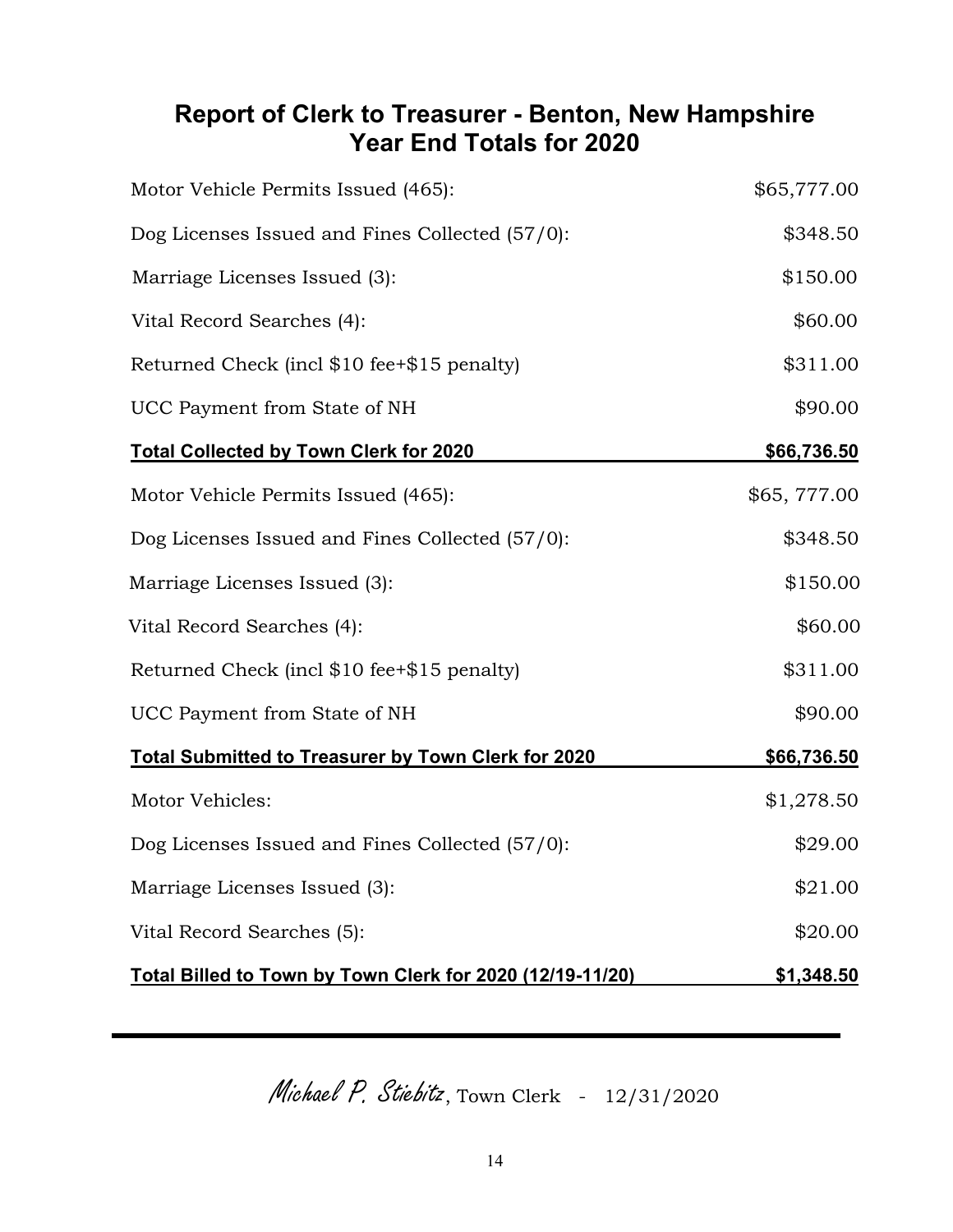# **Road Contractor's Report**

 The winter of 2020 was normal by most standards with good snow coverage. This helped in keeping our ditches and culverts flowing instead of freezing and by the end of the winter we were able to cut the wood to expand the Mountain View cemetery.

 Spring came and went without any problems. During this time, we inventoried the culverts on the town roads along with their gps location.

 In late spring-early summer we graded and added gravel where necessary on our dirt roads. In July we began rebuilding another 500-foot section of Tunnel Stream Road that was paved in August and three culverts were also replaced along with roadside mowing and brush cutting.

 Winter sand was put up in September. The new section of the Mountain View cemetery was stumped and the brush was picked up and was trucked off site. We also built a new road into the cemetery and later in the fall we put a topcoat of gravel on the parking lot.

 Snow didn't arrive quite as early which allowed us to install new gates on Tunnel Stream Road. These will be easier to use and maintain.

 Thank you to everyone for your kind words and appreciation for the work we have done. We enjoy working for the town and doing what we can to make it a nice place to live.

Respectfully Submitted,

Joe Boutin Jr. & Son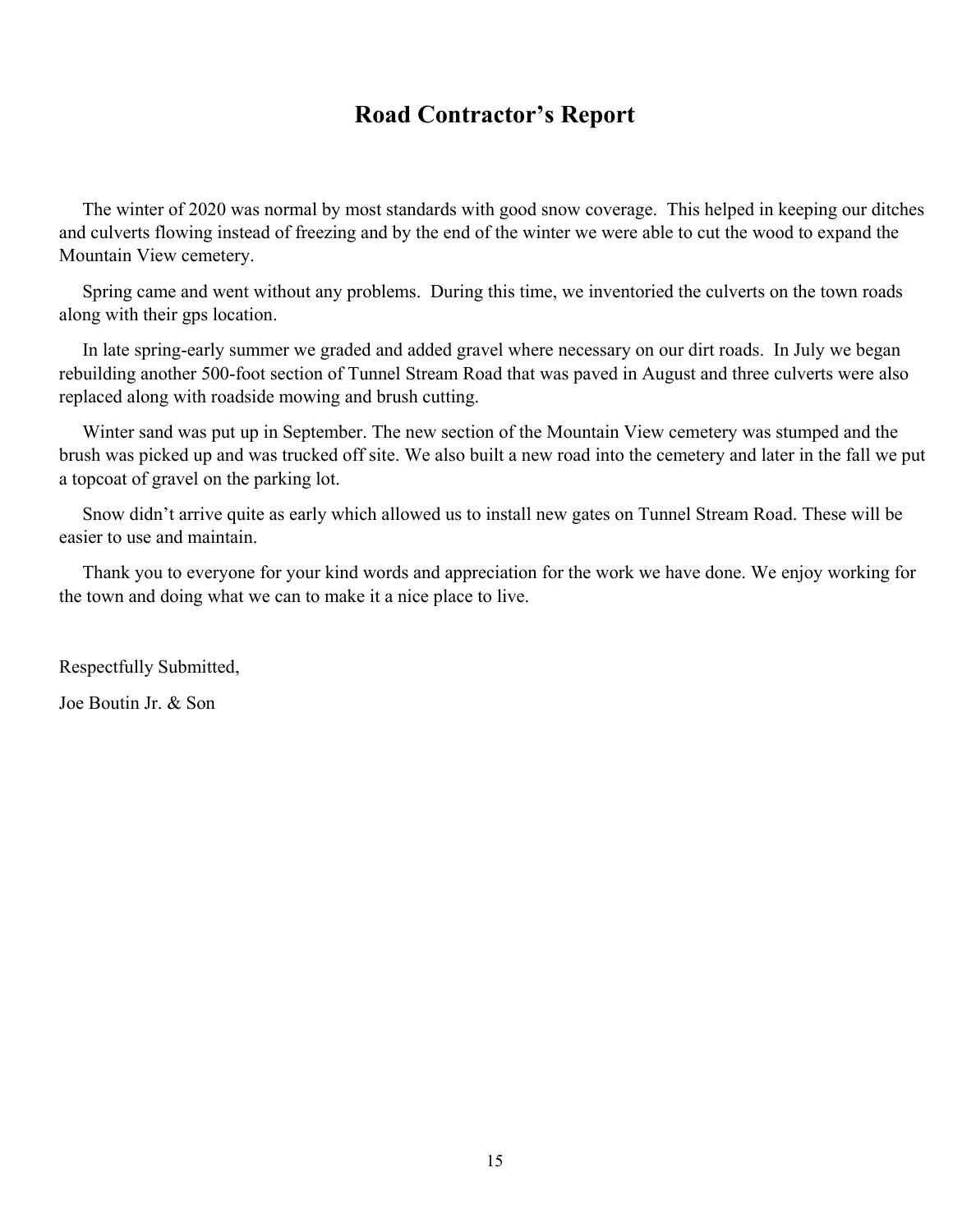# **2020 TOWN WARRANT**

# **Town of Benton March 10, 2020**

The Town Meeting was called to order at 7:00PM by the Moderator, Gil Richardson.

He asked that we recognize any members, past or present, of the Armed Forces, as well as any First Responders and thank them for their service to our community and country. A round of applause was given to those members. We were then led through the Pledge of Allegiance. At 7:04PM a motion was made to recess to the School District meeting. The motion was seconded, and by voice vote, the Town Meeting was recessed to the School District meeting.

At 7:16PM, the Moderator reconvened the Town Meeting.

**ARTICLE 1.** To choose persons for the following positions and terms of service: (Majority vote required)

The following Town Officers were elected after a voice vote:

| Position                     | Term    | Expires |                    |
|------------------------------|---------|---------|--------------------|
| Moderator                    | 2 years | 2022    | Gilbert Richardson |
| Selectman                    | 3 years | 2023    | William Darcy      |
| Treasurer                    | 1 year  | 2021    | Dwight Swauger     |
| Town Clerk                   | 1 year  | 2021    | Michael Stiebitz   |
| Tax Collector                | 1 year  | 2021    | Michael Stiebitz   |
| Supervisor of the Checklist  | 3 years | 2023    | Erich Saffo        |
| <b>Ballot Clerk</b>          | 1 year  | 2021    | Frances Hadden     |
| <b>Ballot</b> Inspector      | 1 year  | 2021    | Maxine Tyler       |
| Surveyor of Wood and Lumber  | 1 year  | 2021    | Joseph Boutin, Jr. |
| <b>Planning Board Member</b> | 3 years | 2023    | Sam Gregory        |
| <b>Planning Board Member</b> | 3 years | 2023    | Kim Carpenter      |
| Trustee of the Trust Funds   | 3 years | 2023    | Laura Richardson   |

**ARTICLE 2.** To see if the Town will vote to accept the reports of the officers and agents as printed. Selectmen recommend this article. (Majority vote required)

Motion was made to accept article as written, motion was made to amend due to an error in the report. Motion made to amend accepted. The total amount shown on page 13 is \$414,999.00 and it should be \$448,014, as shown correctly on page 14.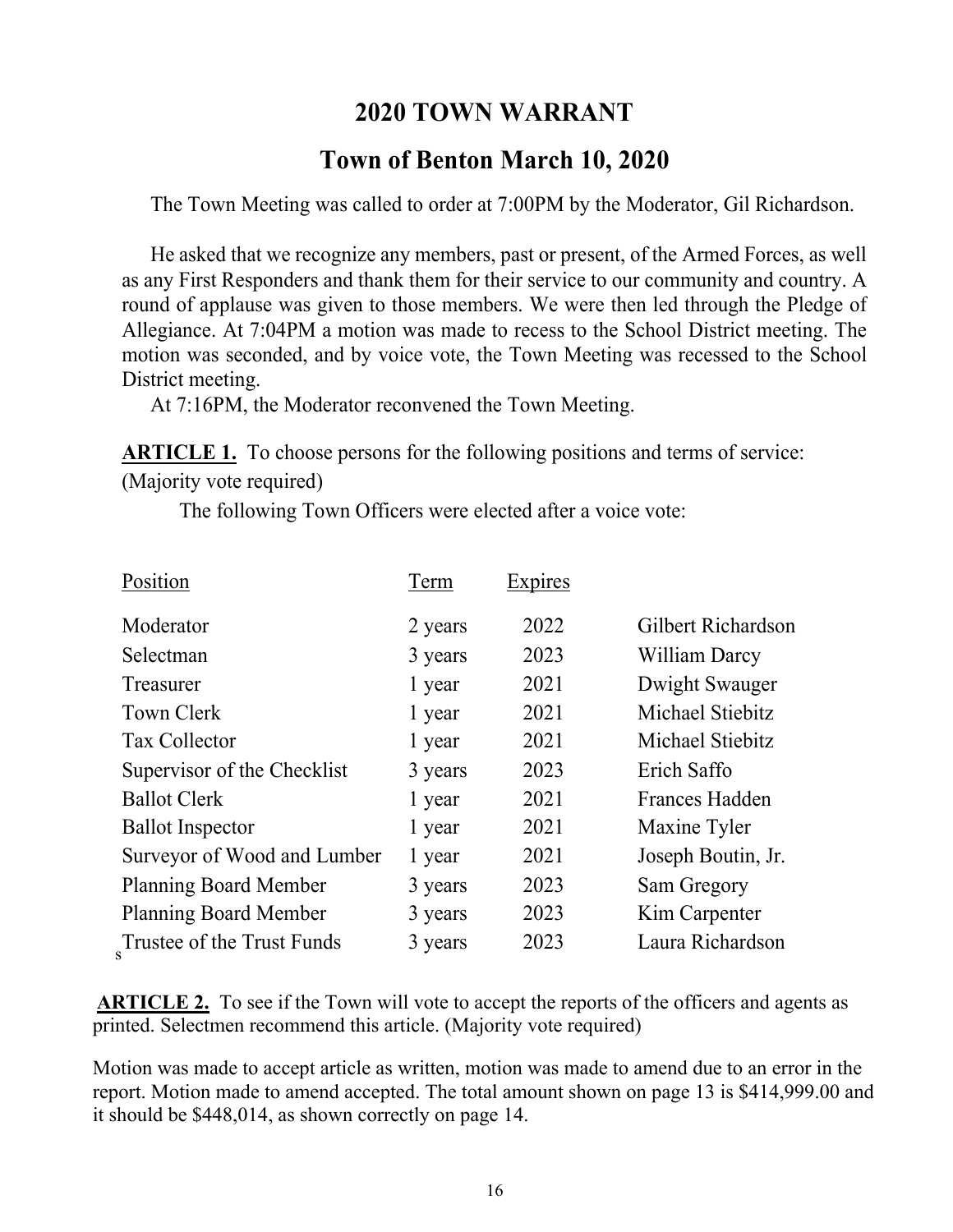Motion was seconded to accept article as amended. The article as amended passed by unanimous voice vote.

**ARTICLE 3.** To see if the Town will vote to raise and appropriate the sum of \$131,500 for

General Municipal Operations. This article does not include appropriations contained in special or individual articles addressed separately. Selectmen recommend this article. (Majority vote required)

Motion was made to accept the article as written, seconded. With no discussion, the article then was passed by unanimous voice vote.

**ARTICLE 4.** To see if the Town will vote to raise and appropriate \$3,000 to be added to the Revaluation Capital Reserve Fund, previously established, with the funds to come from the unassigned fund balance. Selectmen recommend this article. (Majority vote required)

Motion was made to accept the article as written, seconded. With no discussion, the article then was passed by unanimous voice vote.

**ARTICLE 5.** To see if the Town will vote to raise and appropriate \$35,000 to repave 500 feet of Tunnel Steam Road with the funds to come from the unassigned fund balance. Selectmen recommend this article. (Majority vote required)

Motion was made and seconded to accept article as written. It was clarified that this project will take up where last year's paving ended.

The article was then passed by unanimous voice vote.

**ARTICLE 6.** To see if the Town will vote to raise and appropriate \$131,000 for the Tunnel Stream Road culvert project near Davis Brook, with \$98,250 to come from federal/state grants and \$32,750 to come from the unassigned fund balance. This special warrant article will be a non-lapsing appropriation per RSA 32:7, VI and will not lapse until the Tunnel Stream culvert project is completed or by December 31, 2024, whichever is sooner. Selectmen recommend this article. (Majority vote required)

Motion was made and seconded to accept article as written.

Chairman Darcy explained that the appropriation will be non-lapsing, it can be used any time before December 2024. It is unlikely to be used this year. We have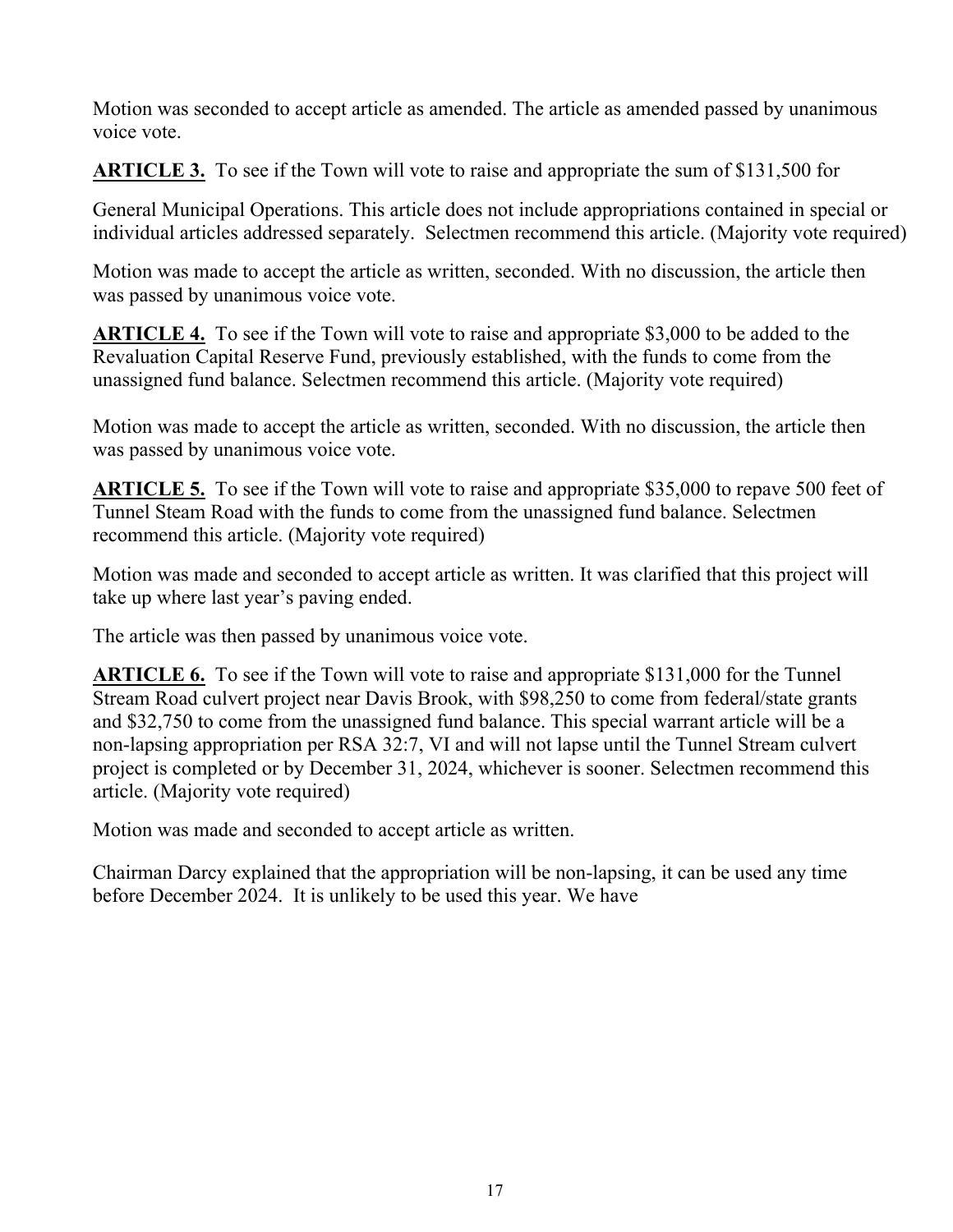environmental permits already and we have an estimated total cost of \$131,000.00 for the project. If we manage to secure a Federal grant for the project, we'll go ahead with the project. This type of grant is "competitive", so that securing one isn't necessarily based on need. However, to even qualify to be in the competition, we have to put up our share of the project cost. Since we have evidence that the culvert has destructively overflowed 3 times in modern history, we can expect that it will happen again in the future.

The article was then passed by unanimous voice vote.

**ARTICLE 7.** To see if the Town will vote to raise and appropriate \$30,000 to be added to the Capital Reserve Fund-Highways/Roads, previously established, with the funds to come from the unassigned fund balance. Selectmen recommend this article. (Majority vote required)

Motion was made and seconded to accept article as written.

Chairman Darcy explained that we transferred \$30,000.00 from the fund last year to pay for the paving project. This article replenishes the fund.

The article was passed by unanimous voice vote.

**ARTICLE 8.** To see if the Town will vote to raise and appropriate \$25,000 for cemetery improvements, including repair of the retaining wall and gravestones, tree clearing, stump removal, a survey of new grave sites, and a sign, with the funds to come from the unassigned fund balance. This special warrant article will be a non-lapsing appropriation per RSA 32:7, VI and will not lapse until the cemetery improvements are completed or by December 31, 2021, whichever is sooner. Selectmen recommend this article. (Majority vote required)

Motion was made and seconded to accept article as written.

Chairman Darcy stated that "even to the casual observer" the Mt. View Cemetery is in need of much work. He reported that the Selectboard have been in touch with folks from the NH Graves Association. A meeting will be scheduled to review the current state of the cemetery and to hopefully develop a set of guidelines for going forward with the repairs. He pointed out that we will spend only the amount appropriated during the next two years.

Bill Darcy pointed out that clearing of the upper reaches had begun.

Laurie Elliott stated work on the damaged stones should be a priority.

Stef Saffo asked about the cemetery wall. Bill pointed out that this fund is mainly to fund repairs to the collapsing wall between the cemetery and Coventry Rd. If the wall has a major collapse, the Town could incur serious debt. It does not seem like a simple repair,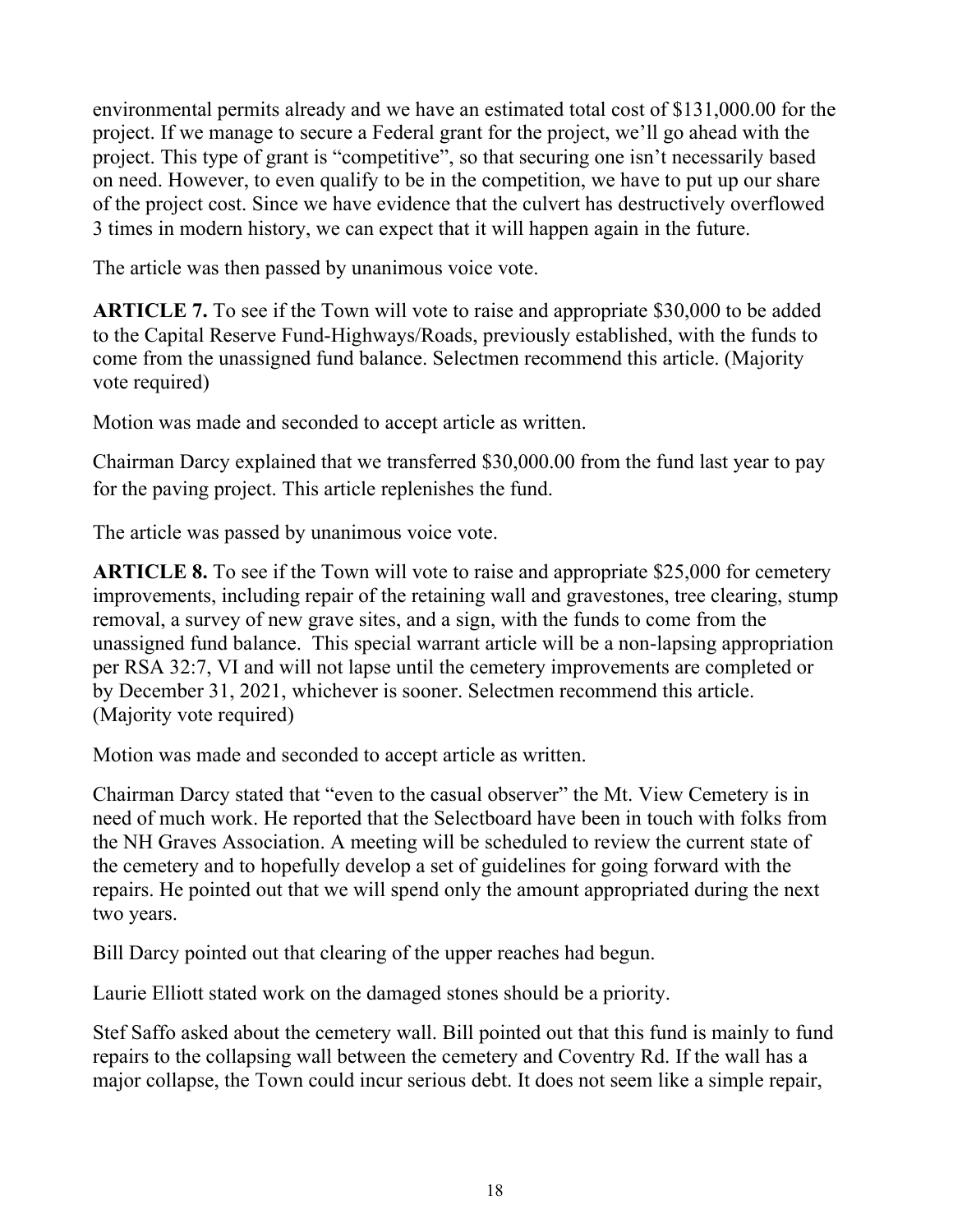as there are graves very close to the wall. A comment was also made that the original stones should be reused, as they help define the character of the Mt. View Cemetery.

Gina Elliott mentioned the plan to construct a "Mt. View Cemetery" sign, and remove the current "Benton" sign.

Gil Richardson asked for and received confirmation that this fund is only for the Mt. View Cemetery.

The article was then passed by unanimous voice vote.

**ARTICLE 9.** To see if the Town will vote to raise and appropriate \$1,000 for new tax maps with the funds to come from the unassigned fund balance. Selectmen recommend this article. (Majority vote required)

Motion was made and seconded to accept article as written.

After a brief discussion, the article was then passed by unanimous voice vote.

**ARTICLE 10.** To see if the Town will vote to raise and appropriate \$15,000 for Town Hall improvements, including a fence on the side yard, a roof over the side door and lighted sign and notice board, with the funds to come from the unassigned fund balance. Selectmen recommend this article. (Majority vote required)

Motion was made and seconded to accept article as written.

Chairman Darcy stated that this article will fund a fence on the side yard to block the view of the generator and propane tank. It also will serve to prevent vehicles from driving on the side yard potentially damaging the leach field and/or septic tank.

We will also construct an illuminated sign board with a roof over it so that important official announcements can be posted. It is envisioned that there will also be space for the "Benton" town name to be displayed.

In addition, a dormer above the side entrance will be constructed, ensuring access and egress even when there is ice and snow on the main roof.

The article was then passed unanimously by voice vote.

**ARTICLE 11.** To see if the Town will vote to raise and appropriate \$25,000 for the purpose of bringing higher speed internet service to Benton, with the funds to come from the unassigned fund balance. This special warrant article will be a non-lapsing appropriation per RSA 32:7, VI and will not lapse until the internet service project is completed or by December 31, 2022, whichever is sooner. Selectmen recommend this article. (Majority vote required)

Motion was made and seconded to accept article as written.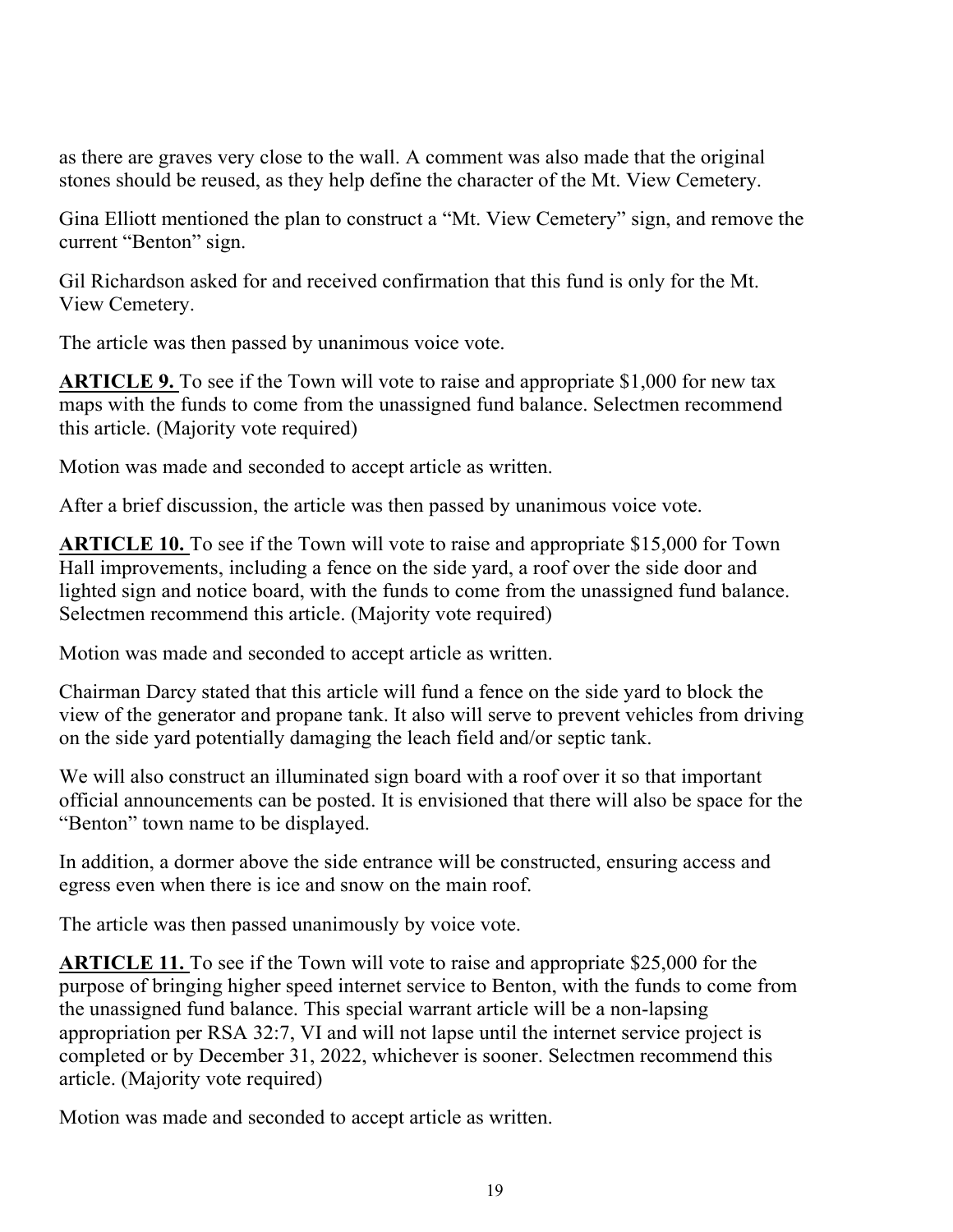Chairman Darcy described most of Benton as being in a "digital desert", especially Mt. Moosilauke Hwy, Tunnel Stream Rd. and High St. He has corresponded with the Sandwich, NH Broadband Committee to see what ideas and strategies that town is pursuing to improve broadband access.

There are two main approaches 1) improving the current DSL infrastructure by extending the fiber cables to new access equipment closer to the underserved customers, and 2) creating a "fiber to the home" approach which would involve running fiber lines to every customer and installing fiber terminals in each home or business. Option #1 would most likely be the least expensive, and would result in most customers being able to get 25 Mb/s download speeds.

The second option could potentially provide customers with up to 150Mb/s download and up to 75Mb/s upload speeds. The fiber proposal is being implemented in Chesterfield, NH where the town partnered with Consolidated Communications. Chesterfield issued a bond to fund the installation of the fiber network and Consolidated agreed to pay off the bond over time. Sandwich is also trying to convince New Hampshire Electric Coop which owns most of the utility poles in their town (similar to Benton's situation) to "facilitate" installation of fiber cables on their poles to help with "Broadband Expansion".

Bill stated that having true "Broadband" in Benton should be a plus for property values in today's work from home environment. He envisions this being a 3-year project.

Laura Richardson made a point that this current fund is for planning/grant study only – it will not be expended on any hardware.

Lara Saffo explained that she is working on a similar project for Haverhill and is very familiar with the grants that are available and the processes involved in applying for them. She is very willing to work with our Selectboard on this project. She asked if Benton had passed a warrant article allowing us to accept grants. Bill stated that such a warrant article has been passed previously.

Dick Paquin asked if this would help with the "dead zones" prevalent with our cellphone service. Bill replied that it would not, but that T-Mobile intends to increase the height of the tower in Easton and a new wireless tower has been approved for Woodsville above the Cottage Hospital.

The article was then passed unanimously by voice vote.

**ARTICLE 12.** To see if the Town will vote to set the annual compensation of the Tax Collector at \$2,000 plus statutory fees, with the net increase of \$500 to be funded this year from the unassigned fund balance. Selectmen recommend this article. (Majority vote required)

Motion was made to accept the article as written, seconded. With no discussion, the article then was passed by unanimous voice vote.

**ARTICLE 13.** To see if the Town will vote to set the annual compensation for Town Clerk at \$2,000 plus statutory fees, with the net increase of \$500 to be funded this year from the unassigned fund balance. Selectmen recommend this article. (Majority vote required)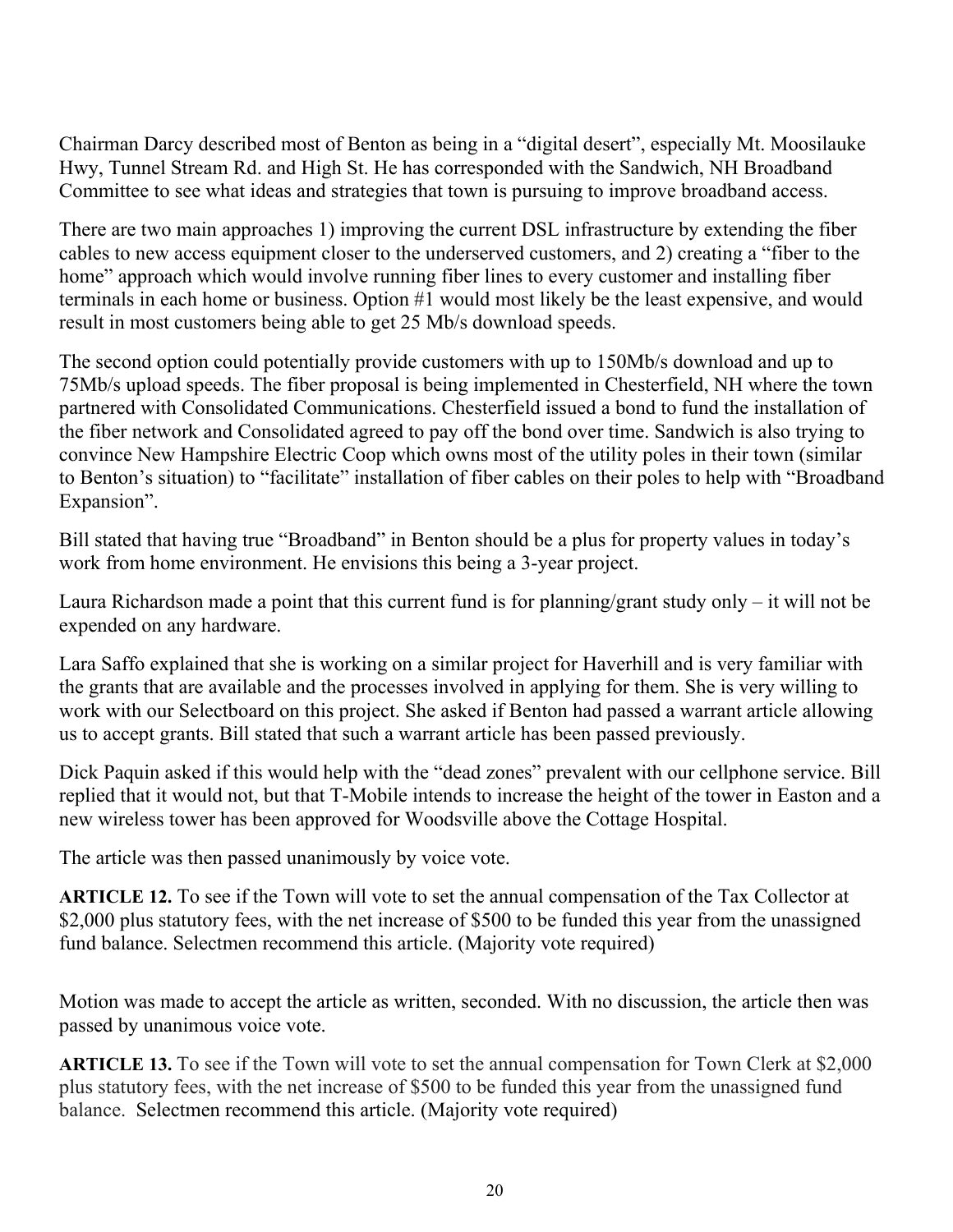Motion was made to accept the article as written, seconded. With no discussion, the article then was passed by unanimous voice vote.

**ARTICLE 14.** To see if the Town will vote to modify the provisions of RSA 72:39-a for elderly exemption from property tax, based on assessed value, for qualified taxpayers, to be as follows: for a person 65 years of age up to 75 years, \$10,000; for a person 75 years of age up to 80 years, \$15,000, for a person 80 years of age or older \$20,000. To qualify, the person must have been a New Hampshire resident for at least 3 consecutive years, own the real estate individually or jointly, or if the real estate is owned by such person's spouse, they must have been married to each other for at least 5 consecutive years. In addition, the taxpayer must have a net income of not more than \$20,000 or, if married, a combined net income of less than \$30,000; and own net assets not in excess of \$50,000, excluding the value of the person's residence. Selectmen recommend this article. (Majority vote required)

Motion was made to accept the article as written, seconded.

Chairman Darcy stated that there are statutory minimums for these exemptions defined in the RSA. We are moving them up \$5,000.00 on the assessment which, if the Tax Rate was \$18.00, would result in an extra \$90.00 off the tax due.

Dick Paquin asked what oversight exists to assure compliance with the income limits. Bill explained that the Selectboard and Tax Collector will review the applications and the applicant must sign his application under the penalty of perjury.

The article was then passed unanimously by voice vote.

The Moderator asked for and received a motion and a second to adjourn the meeting. The meeting was adjourned by unanimous voice vote at 8:26 PM.

Selectwoman Gina Elliott administered the oath of office to all the newly elected present.

A true copy, Attest

Michael P. Stiebitz – Town Clerk of Benton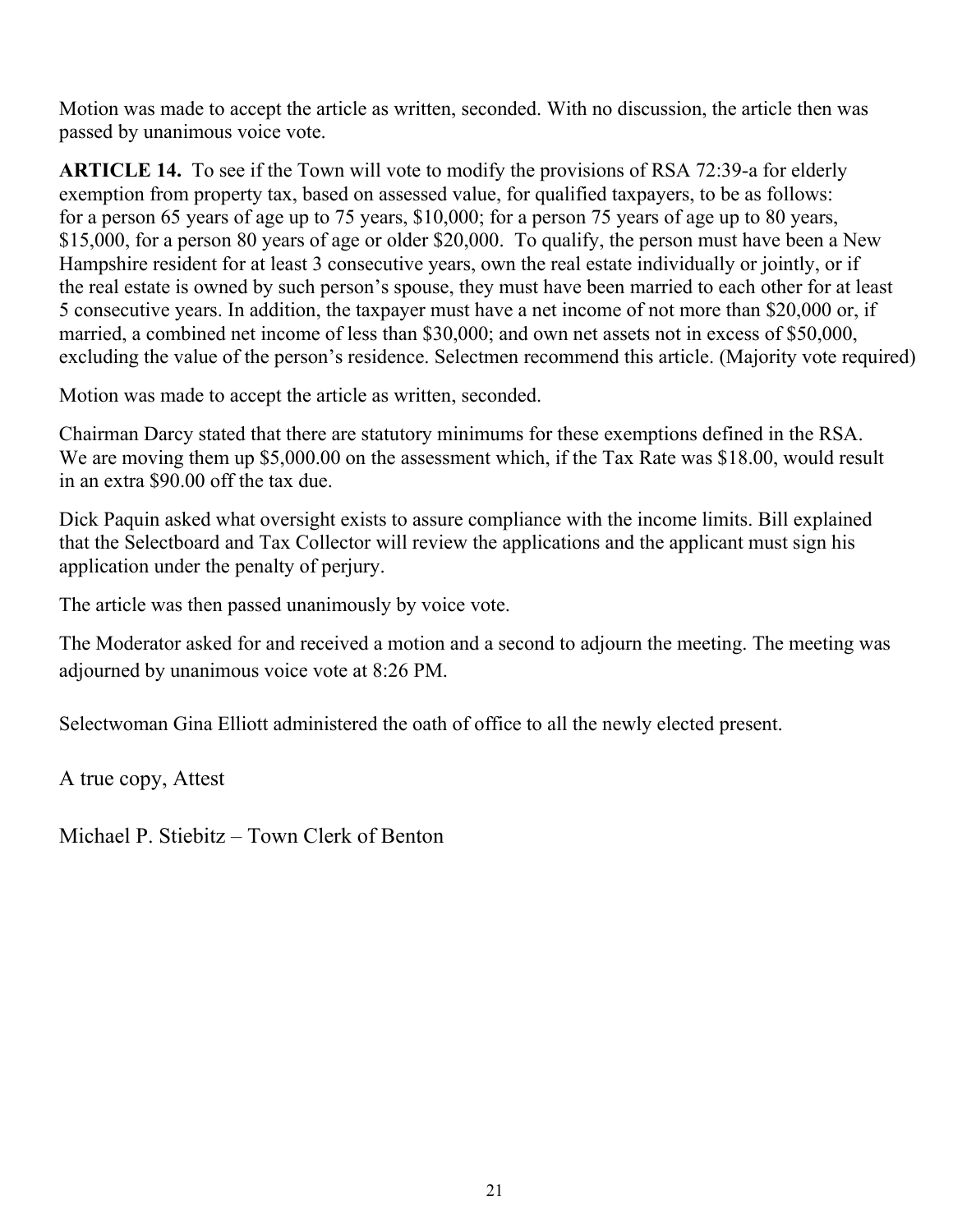# **Report of the Trustees of the Trust Funds**

For the Year Ending December 31, 2020

Funds donated to the Town of Benton are in the custody of the Trustees. Donations are distributed as specified by the donors. Woodsville Guaranty Savings Bank in Woodsville, NH holds all funds.

| Status of the Funds is as follows:                                            |              |
|-------------------------------------------------------------------------------|--------------|
| <b>Trust Fund Savings</b><br>Woodsville Guaranty Savings $#617453$            | \$1,499.01   |
| Cemetery/Common Trust Fund<br>Woodsville Guaranty Savings # 662141            | \$14,607.98  |
| Capital Reserve Fund - Highways/Roads<br>Woodsville Guaranty Savings # 655898 | \$59,605.44  |
| Capital Reserve Fund – Fires<br>Woodsville Guaranty Savings $#617456$         | \$10,876.15  |
| <b>Revaluation Trust Fund</b><br>Woodsville Guaranty Savings #655901          | \$6,034.00   |
| Expendable Trust – Schools<br>Woodsville Guaranty Savings #659291             | \$126,431.68 |
| Expendable Trust – Town Maintenance<br>Woodsville Guaranty Savings #682180    | \$30,053.41  |

#### **TOTAL HELD IN TRUST BY THE TRUSTEES OF THE TRUST FUND = \$249,107.67**

Respectfully submitted,

Trustees of the Trust Fund Laura Richardson, Chair Martin Noble Mark Elliott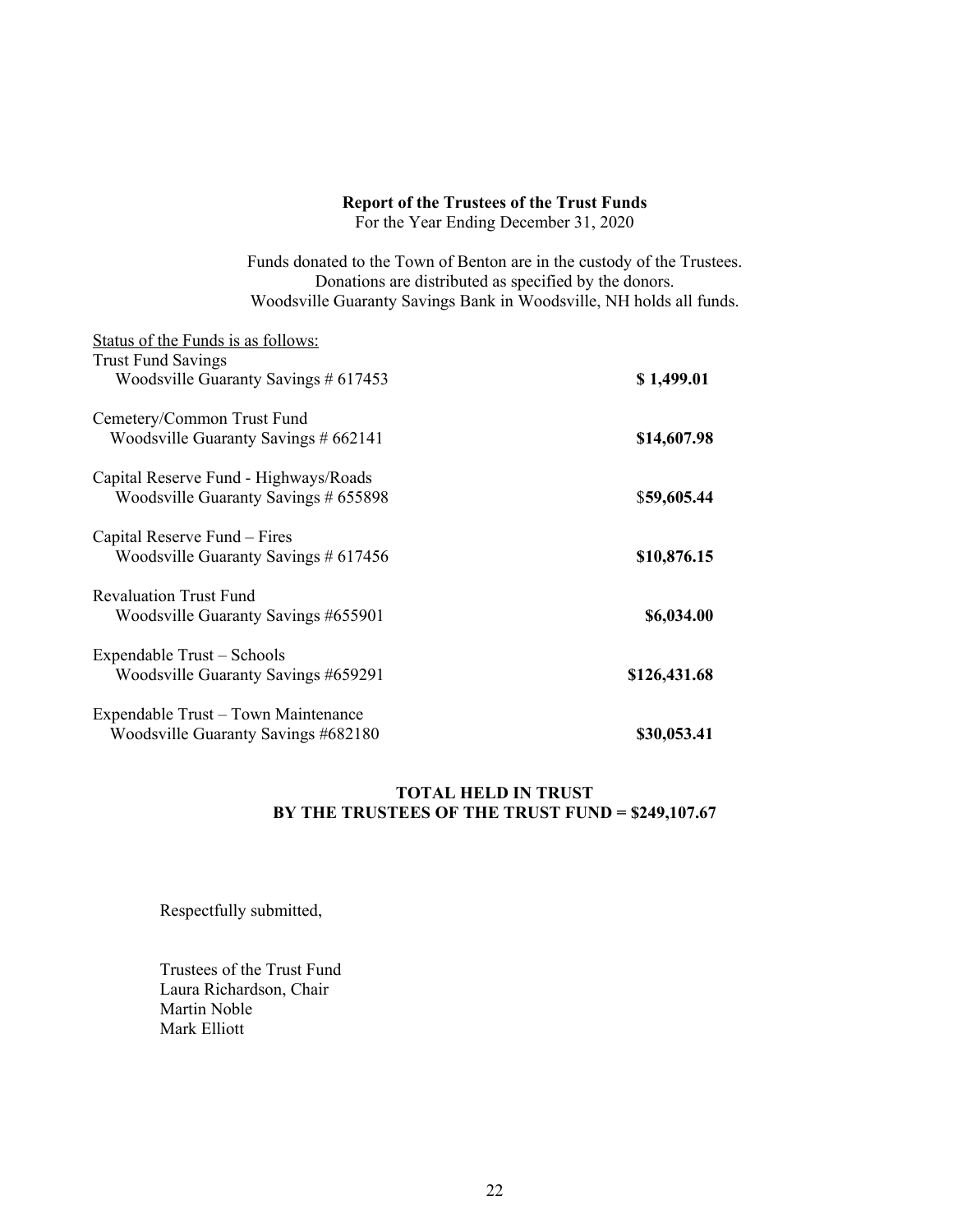# **ANNUAL REPORT**

# **of the**

# **BENTON SCHOOL DISTRICT**

# **July 1, 2019- June 30, 2020**

#### **DISTRICT OFFICERS**

#### **SCHOOL BOARD**

Joseph Boutin III, CHAIR Term Expires 2020 Kristina Harris Term Expires 2021

Term Expires 2022

### **OTHER DISTRICT OFFICERS**

**SUPERINTENDENT OF SCHOOLS** Laurie Melanson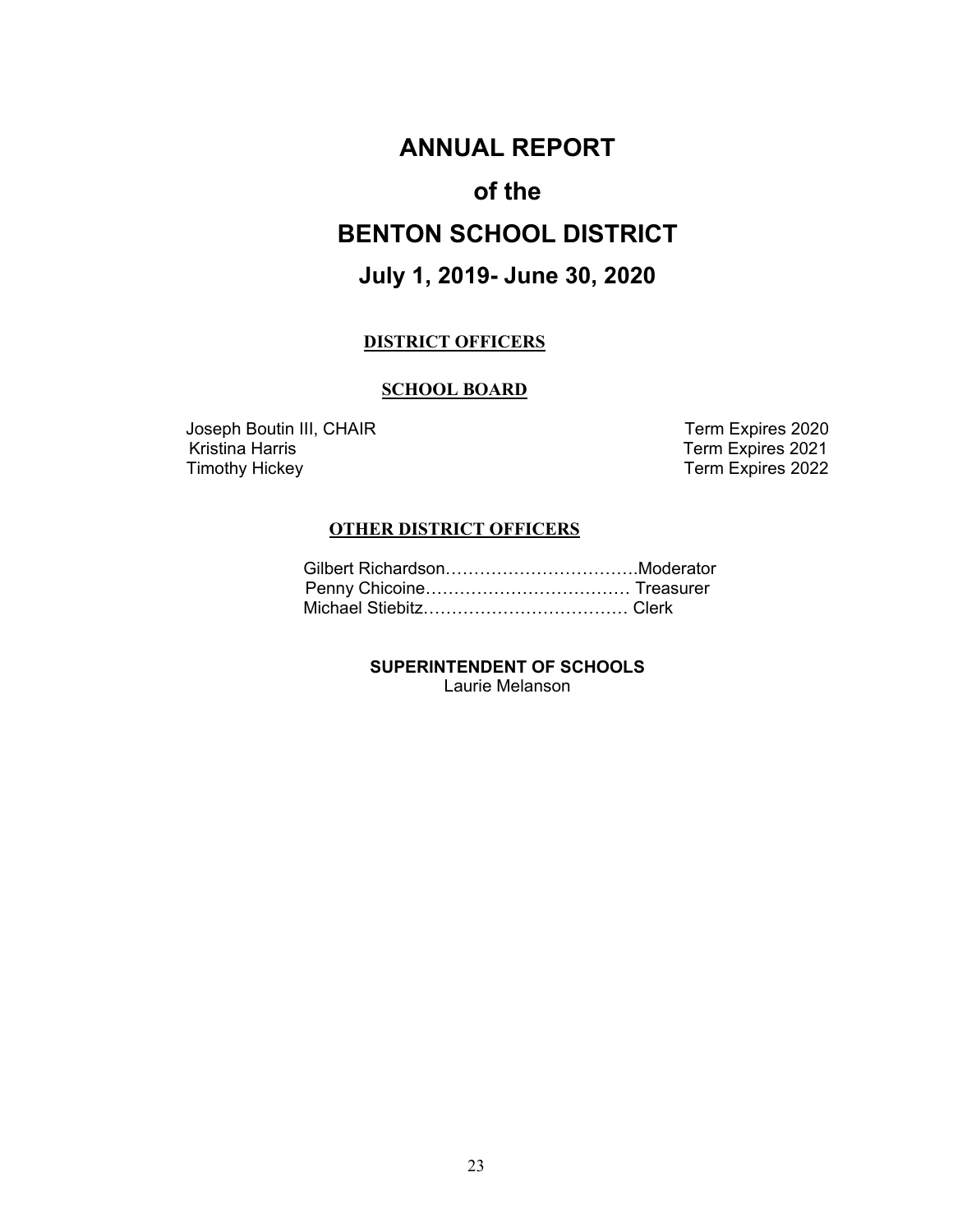#### **BENTON SCHOOL DISTRICT STATE OF NEW HAMPSHIRE 2021 SCHOOL WARRANT**

To the inhabitants of the School District of Benton in the County of Grafton, State of New Hampshire, qualified to vote in district affairs:

You are hereby notified to meet at the Town Hall in said district on the 8<sup>th</sup> day of June 2021, at 7:00 o'clock in the evening to act upon the following subjects:

**ARTICLE 1:** To choose a Moderator for the ensuing year.

**ARTICLE 2:** To choose a School District Clerk for the ensuing year.

**ARTICLE 3**: To choose one School Board Member for a term of three years to expire in 2024.

**ARTICLE 4**: To choose a Treasurer for the ensuing year.

**ARTICLE 5:** To hear reports of Agents, Committees, or Officers chosen and pass any vote related thereto.

**ARTICLE 6:** To see if the school district will vote to raise and appropriate Six Hundred Eighty Thousand, and Ninety-Eight Dollars (\$680,098.00) for the support of schools, the payment of salaries of school district officials and agents, and the payments of statutory obligations of the district. This article is exclusive of any other article on the warrant. (The school board recommends this article.)

**ARTICLE 7:** To see if the school district will vote to raise and appropriate up to the sum of Fifty Thousand dollars (\$50,000) to be added to the previously established Benton School District Tuition and Education Expendable Trust Fund. This sum to come from the June 30, 2021 fund balance available for transfer on July 1 in excess of \$55,000. (The first \$55,000 of the June 30, 2021 unassigned fund balance will be used to reduce the school tax rate in 2021). No amount to be raised from taxation.

**ARTICLE 8:** To see if the school district will vote to authorize, indefinitely until rescinded, to retain yearend unassigned general funds in an amount not to exceed, in any fiscal year, five percent (5%) of the current fiscal year's net assessment, in accordance with RSA 198:4-b, II. (Majority vote required)

**ARTICLE 9:** Shall the Benton School District accept the provisions of RSA 198:20-b providing that any school district at an annual meeting may adopt an article authorizing indefinitely, until specific rescission of such authority, the school board to apply for, accept and expend, without further action by the school district, unanticipated money from a state, federal or other governmental unit or a private source which becomes available during the fiscal year? (Majority vote required)

Given under our hands at said Benton this \_\_\_\_\_ day of \_\_\_\_\_\_\_\_\_\_\_\_\_, 2021

A True Copy of Warrant – Attest:

 $\overline{\phantom{a}}$  , where  $\overline{\phantom{a}}$  , where  $\overline{\phantom{a}}$  , where  $\overline{\phantom{a}}$ Joseph Boutin III, Chairman

 $\overline{\phantom{a}}$  , where  $\overline{\phantom{a}}$  , where  $\overline{\phantom{a}}$  , where  $\overline{\phantom{a}}$  , where  $\overline{\phantom{a}}$ Kristina Harris

 $\mathcal{L}_\text{max}$  , where  $\mathcal{L}_\text{max}$  and  $\mathcal{L}_\text{max}$ Timothy Hickey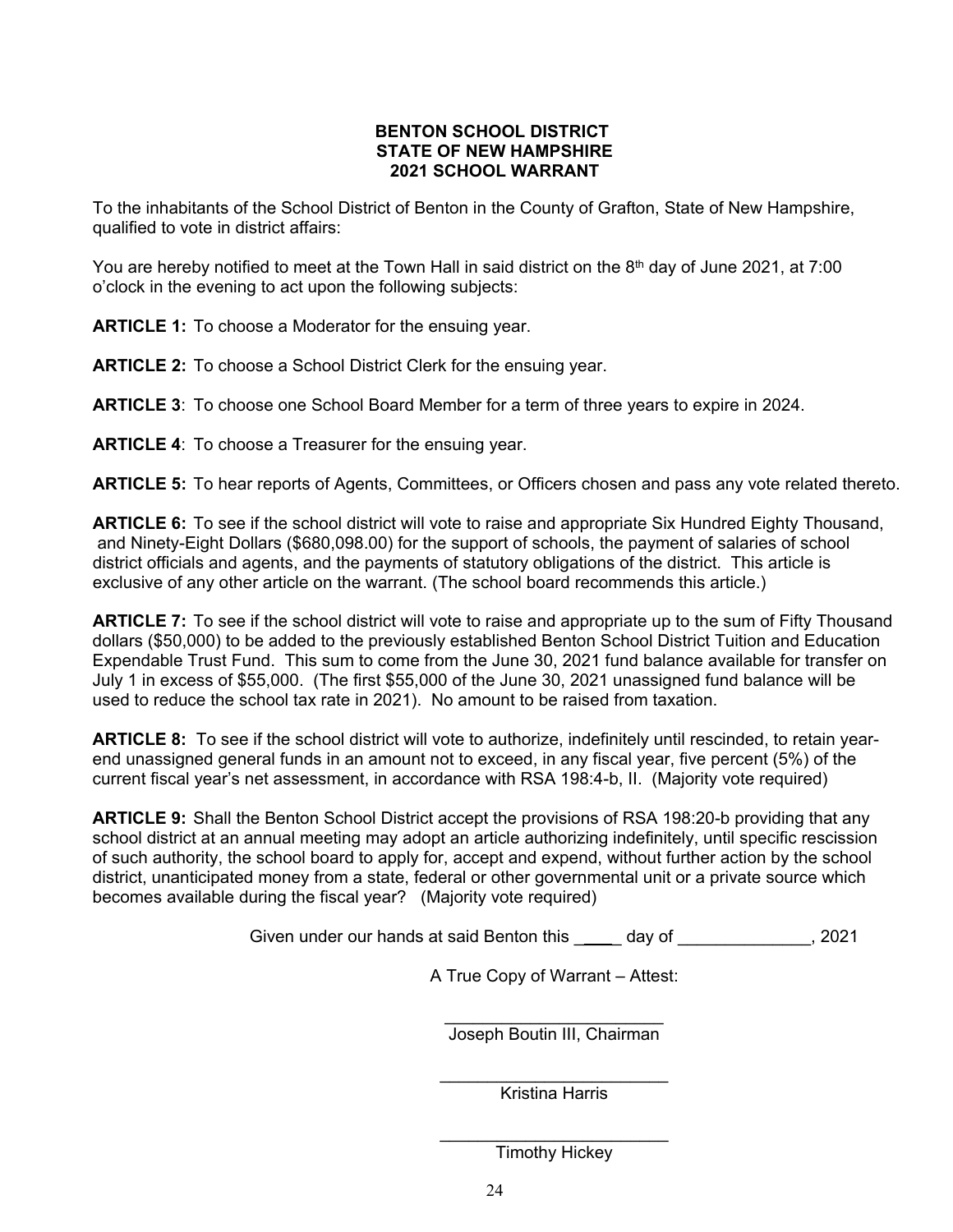### **Town of Benton State of New Hampshire School Warrant Minutes March 10, 2020**

The meeting opened at 7:04 PM.

#### **Article 1**

To· choose a Moderator for the ensuing year.

Gilbert W. Richardson was elected by voice vote.

#### **Article 2**

To choose a School Clerk for the. ensuing year.

Michael P. Stiebitz was elected by voice vote.

#### **Article 3**

To choose one School Board Member for a term of three years expiring in 2023.

Joe Boutin Ill waselected by voice vote.

#### **Article 4**

To choose a Treasurer for the ensuing year.

Penny Chicoine was elected by voice vote.

#### **Article 5**

To hear reports of Agents, Committees, or Officers chosen and pass any vote relating thereto.

Motion made to accept article as written, seconded. The article then passed unanimously on voice vote.

#### **Article 6**

To see if the school district will vote to raise and appropriate Six Hundred Eighty-Six Thousand, Four Hundred Twenty-Eight Dollars (\$686,428.00) for the support of schools, the payment of salaries of school district officials and agents, and the payments of statutory obligations of the district. This article is exclusive of any other article on the warrant (The school board recommends this article.)

Motion to accept article as written; seconded. With no discussion, article passed unanimously.

#### **Article 7**

To see if the ·district will raise and appropriate up to One Hundred Thousand Dollars (\$100,000.00) to be added to the previously established Tuition and Education Expendable Trust Fund, such amount to be funded from the year-end unassigned fund balance available on June 30, 2019. (The school board recommends this article).

Motion to accept article as written, motion made to amend, motion to amend was accepted and the following amended article was proposed by Joe Boutin: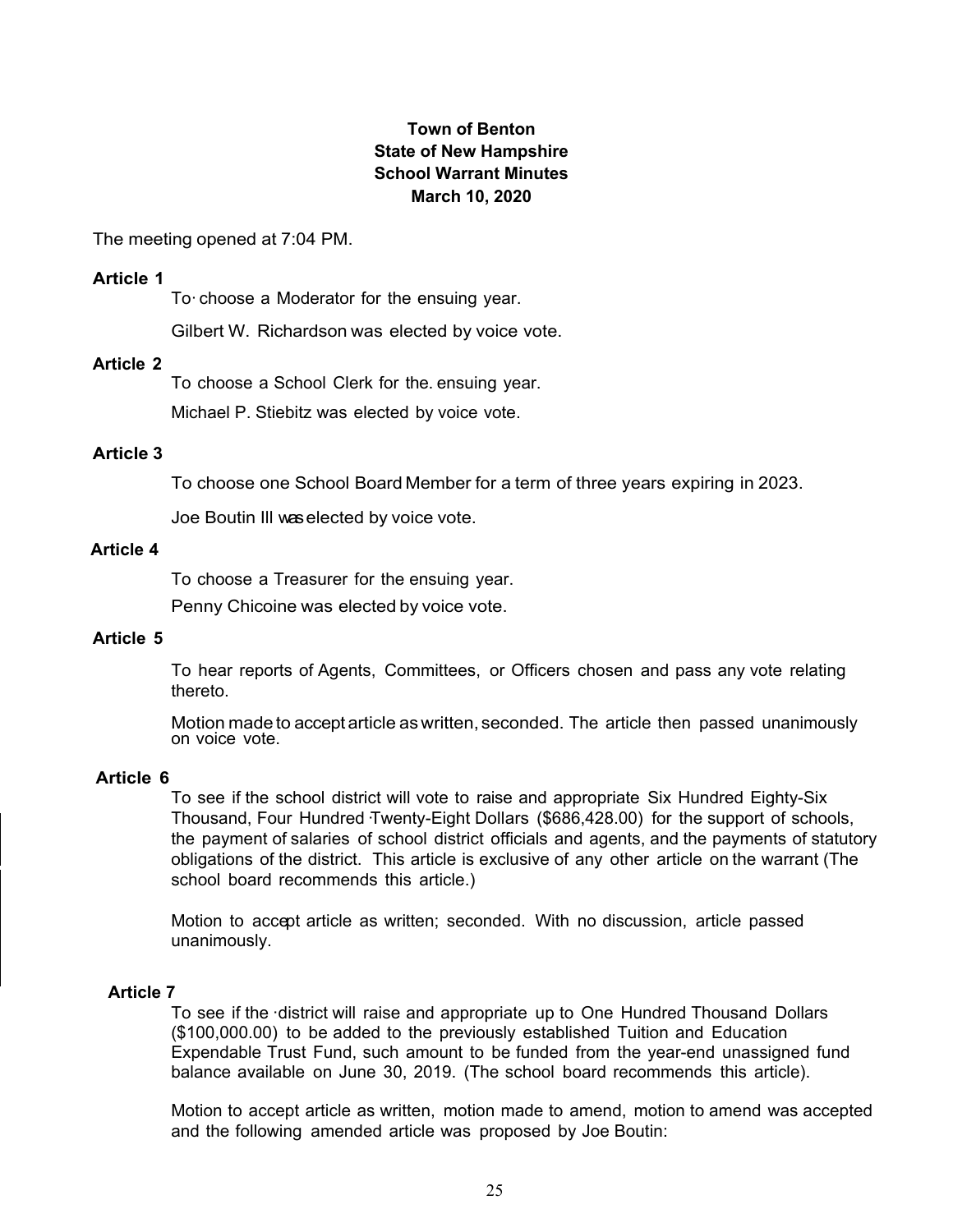To see if the district will raise and appropriate up to One Hundred Thousand Dollars (\$100,000.00) to be added to the previously established Tuition and Education Expendable Trust Fund, such amount to be funded from the amount in excess of Sixty Thousand Dollars (\$60,000.00), if any, in the year-end unassigned fund balance available on June 30, 2020.

Amended article was seconded and discussion ensued.

 Bill Darcy explained that the proposed school budget would result in an increase in the Local school tax from \$15.18 to \$17.17, which would trigger an increase in the Town tax rate from \$17.48 to \$19.25. (Page 33 of the Town Report). By directing the first \$60,000.00 of any school surplus available after June 30, 2020 to reduce the amount needed to be raised for the proposed budget, the Town tax rate can potentially be held to \$17.75. If the surplus is indeed \$70,000 .00, then the balance, \$10,000.00, will bring the Trust Fund up to \$98,000.00.

 Laura Richardson, Chair of the Trustees of the Trust Funds, expressed her belief that Increasing the amount in the fund is a worthwhile goal, considering the severe impact that unforeseen school expenditures can have on the Town's budget. She indicated that the current balance is \$88,000.00.

The article then was passed unanimously by voice vote.

Motion was made to close the meeting and the meeting adjourned at 7:16PM.

A true copy

Attest: Michael P. Stiebitz -Benton School District Clerk – Benton, New Hampshire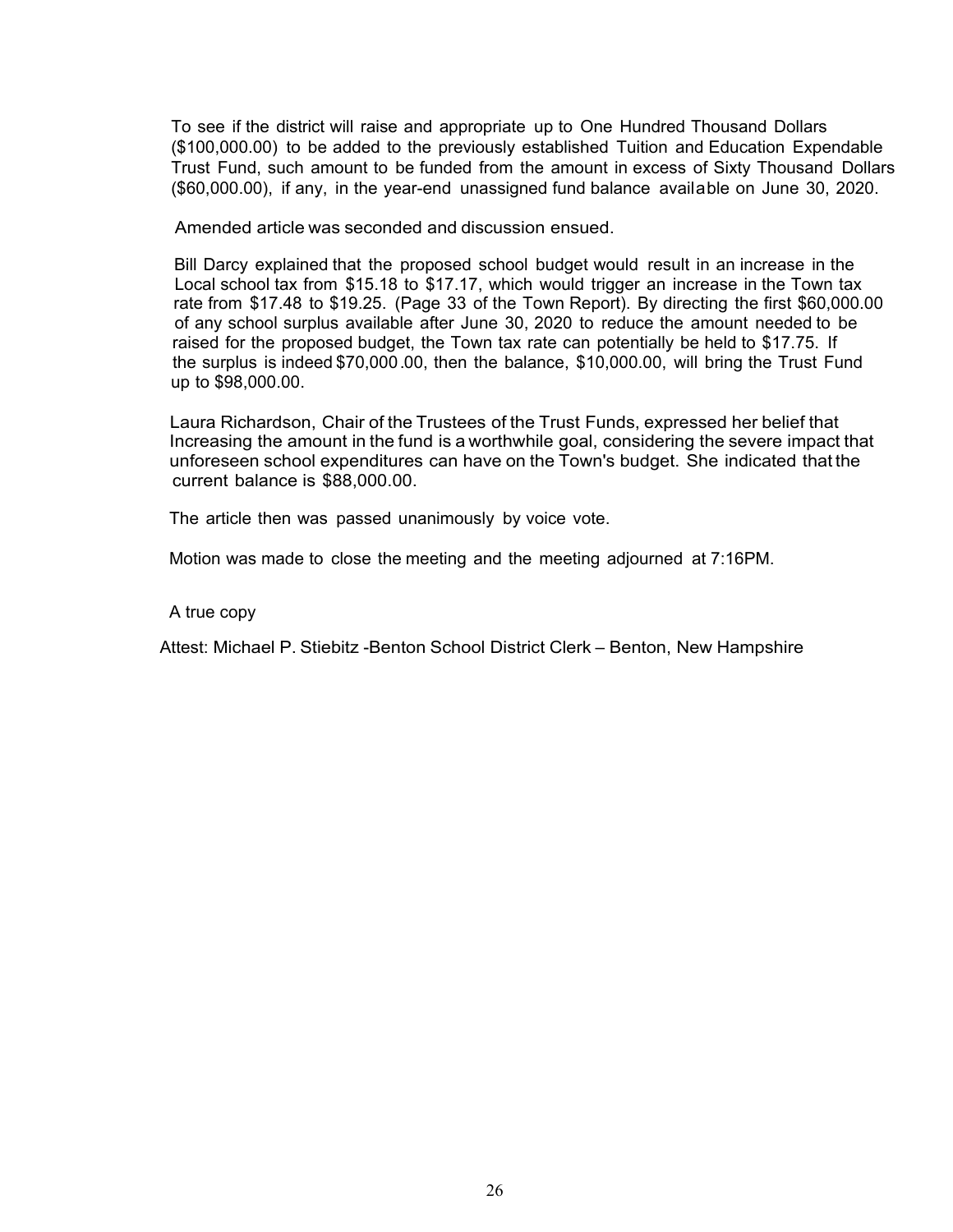#### **SCHOOL ADMINISTRATIVE UNIT #23 REPORT OF THE SUPERINTENDENT'S AND BUSINESS ADMINISTRATOR'S SALARIES**

One-half of the School Administrative Unit expenses are prorated among the school districts on the basis of equalized valuation. One-half is prorated on the basis of average daily membership in the schools for the previous school year ending June 30<sup>th</sup>. Below is a breakdown of each district's cost share for the Superintendent's salary of \$123,235 and the Business Administrator's salary of \$100,815 for fiscal year 2020.

| <b>SUPERINTENDENT SALARY</b> |           |         |  |  |
|------------------------------|-----------|---------|--|--|
| <b>BATH</b>                  | 16,661    | 13.52%  |  |  |
| <b>BENTON</b>                | 2,613     | 2.12%   |  |  |
| HAVERHILL COOPERATIVE        | 78,193    | 63.45%  |  |  |
| <b>PIERMONT</b>              | 13,975    | 11.34%  |  |  |
| <b>WARREN</b>                | 11,794    | 9.57%   |  |  |
| TOTAL                        | \$123,235 | 100.00% |  |  |

|                       | <b>BUSINESS ADMINISTRATOR</b><br><b>SALARY</b> |         |
|-----------------------|------------------------------------------------|---------|
| <b>BATH</b>           | 13,630                                         | 13.52%  |
| <b>BENTON</b>         | 2,137                                          | 2.12%   |
| HAVERHILL COOPERATIVE | 63,967                                         | 63.45%  |
| <b>PIERMONT</b>       | 11,432                                         | 11.34%  |
| WARREN                | 9,648                                          | 9.57%   |
| TOTAL                 | 100,815<br>S.                                  | 100.00% |

#### **BENTON SCHOOL DISTRICT SUPERINTENDENT'S REPORT**

2020: A Year Unlike Most…

Construction and renovation at Woodsville High School was completed. We worked on a punch list and finishing touches. The Finance Office worked diligently with the state to provide all necessary documentation for final payment on School Building Aid for this project.

We received additional funding from the state and completed Infrastructure Safety projects at WHS, HCMS and WES. Projects included additional security in the foyer of each school as well as the purchase of additional security cameras and radios to improve communication.

Under the leadership of Special Education Director Jessica Piccone-Robie, WES Principal and staff, a new Fresh Start program was developed and implemented at Woodsville Elementary School for students needing more services and support than can be provided in an inclusive classroom. While we currently have prioritized WES students this first year, we could expand in the future to local districts in need of a program for a student. Tuition would be assessed to the sending district as we do for our French Pond School and King Street School programs.

Our 19-20 school year was interrupted by the global COVID-19 pandemic on March 13, 2020. We had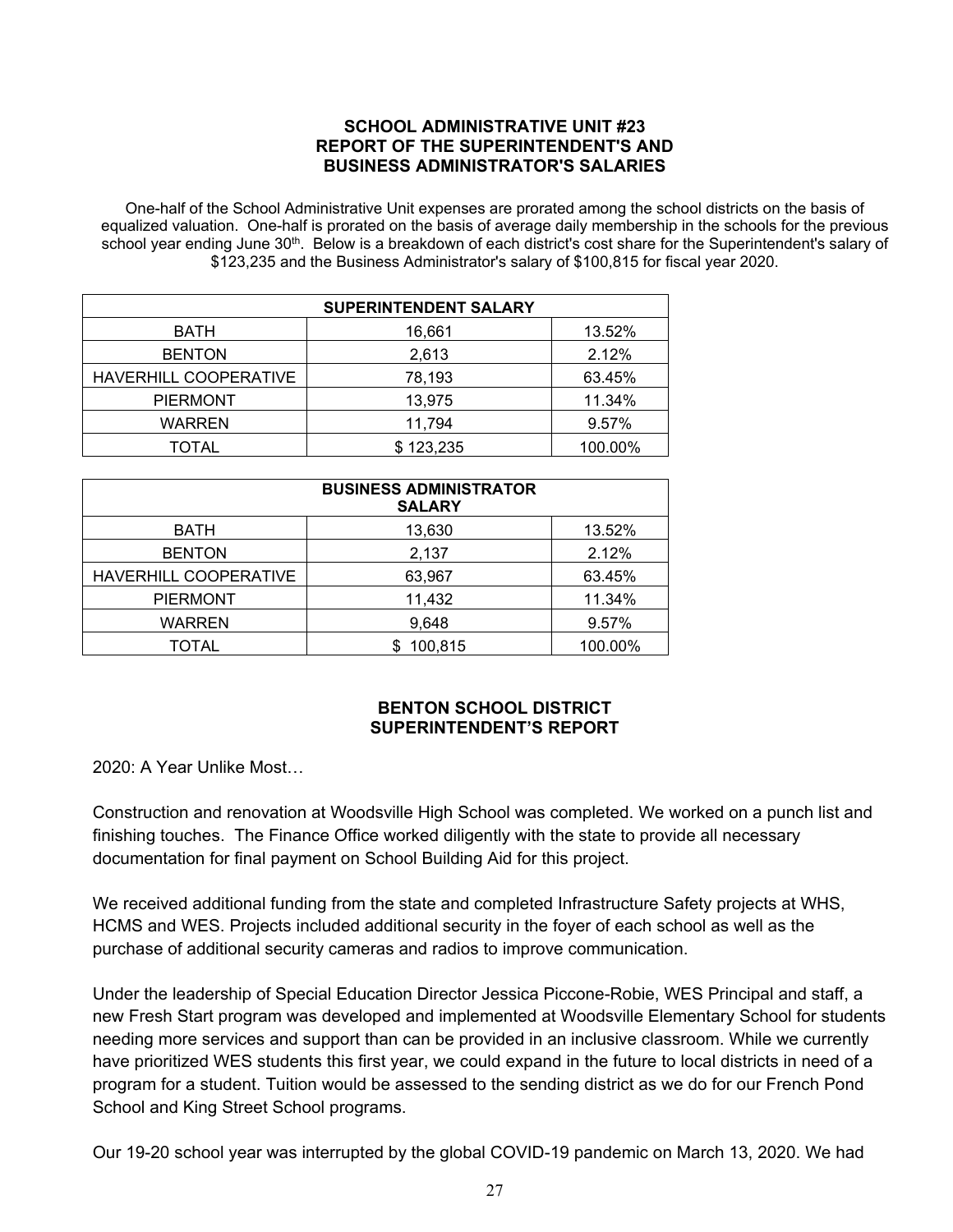one week to prepare all our schools for remote learning. This was not an easy feat. Due to the incredible work of our families, teachers, staff and administrators, two months of remote instruction was provided for our students. While students were not in the building, a number of maintenance projects were completed. HVAC systems were professionally cleaned in all three schools. Halls, classrooms and restrooms were painted, as well as the gym at WHS and HCMS. Flooring, carpentry, plumbing and electrical projects were completed by Mr. Vines and the custodial crews.

The SAU Leadership Team generated a school reopening plan based on local input, DHHS and CDC guidelines. We prepared for in person, remote and hybrid models of instruction to reopen our schools. As each school has unique facilities, developmental levels of students, space and enrollment, WES, HCMS and WHS created complex reopening plans with input from families and staff. While we watched local and national trends, personal protective equipment was ordered, and surveys went out to families and staff. In August, the school board approved a hybrid model for our schools with a combination of in person and remote learning. Schools had additional time for professional learning and planning for this unique school year and made excellent use of the time learning new technologies to improve remote instruction and learning.

Kindergarten through Grade 5 families had options for four days in person with one day remote or all remote with a Haverhill teacher. This was possible because we have three teachers per grade: two taught in person students and one was the remote teacher. Students in grades 6-12 had larger class sizes and began the year with two cohorts each attending two days with one-day remote with the teacher and two days access to lessons and assignments in the teacher's Google Classroom. 6th Grade was able to transition to four days in person learning and one-day remote because of enrollment. Some families were able to enroll their child in the Virtual Learning Academy (VLACS). Many were waitlisted for VLACS due to the extraordinary amount of applications they received this summer. Some families elected to homeschool this year or use the free online Khan Academy.

We received two rounds of CARES Act funding for Haverhill. We were able to purchase the necessary PPE for our schools, additional cleaning and disinfecting supplies and equipment, equip our restrooms with hand free faucets, soap and paper towel dispensers. In addition, we were able to purchase teacher computers, interactive view boards for instruction and student Chromebooks. We were also able to fund an additional staff person for custodial and maintenance duties.

Our families have been extremely helpful and flexible working with the schools' health and safety protocols. Since many cold and flu symptoms are similar to COVID-19 symptoms, students have had to stay at home and be tested before returning to school. At the time of writing this report (January 8, 2021) we do not have any positive student cases of COVID-19 and have had two positive staff cases.

Benton received \$6,000 federal funds for use of COVID related expenses. The Benton Board was able to earmark these funds for a new Chromebook computer for Benton students. These funds had to be spent by 12/31/20.

I am so grateful to our staff, families and local citizens for their support and diligence with community health and commitment to providing the best education we can for our students.

Respectfully, Laurie Melanson Superintendent of Schools, SAU #23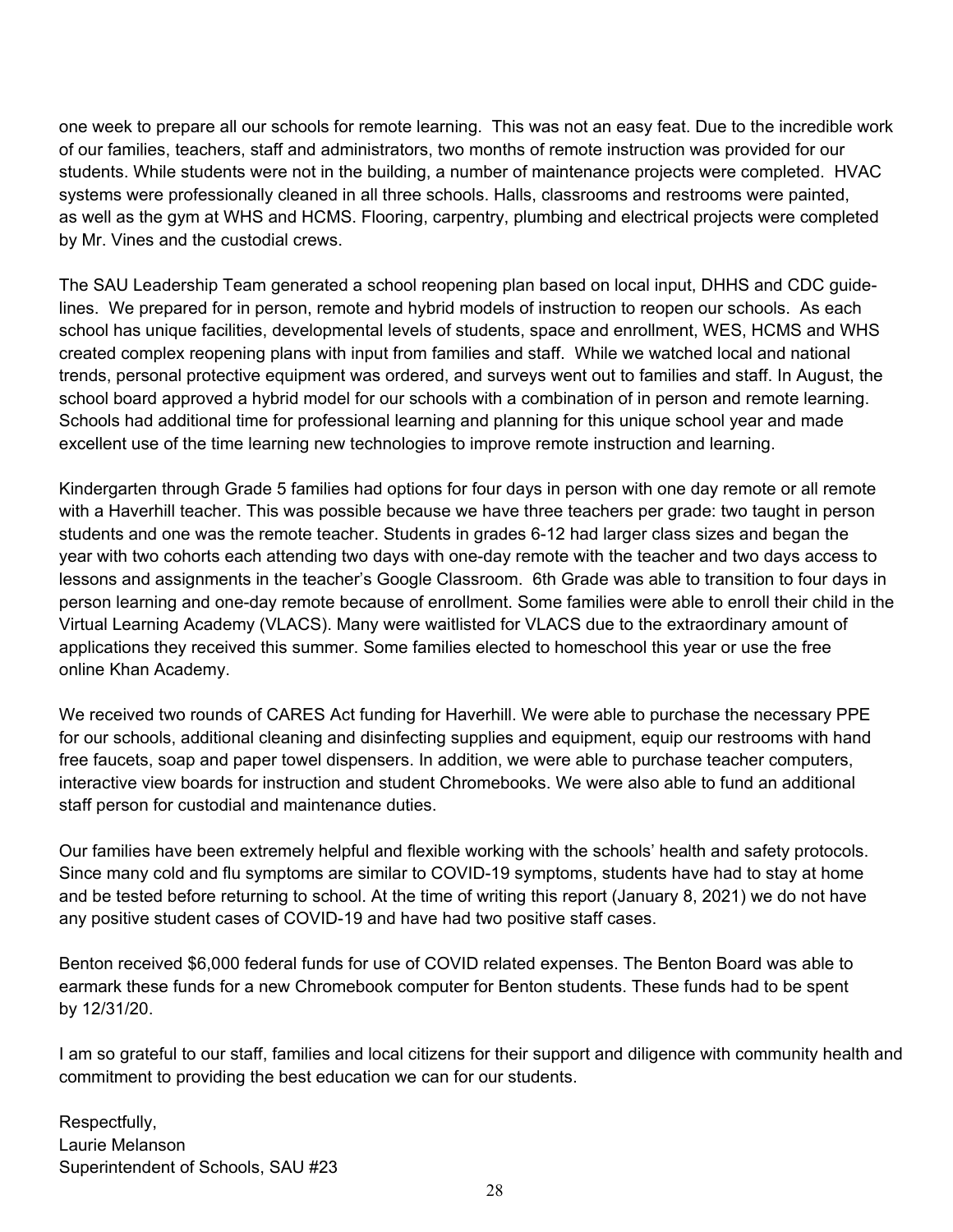#### **BENTON SCHOOL DISTRICT TUITION STUDENTS 2019-2020**

|                                       | <b>FTE Total Students</b> | <b>Total Tuition Costs Per School</b> |
|---------------------------------------|---------------------------|---------------------------------------|
| Haverhill Cooperative School District | 22.99                     | \$310,505.49                          |
| <b>French Pond School</b>             | 1.3                       | \$30,479.92                           |
| River Bend Tech                       | 0.05                      | \$9,400.00                            |
| St. Johnsbury Academy                 | 1                         | \$13,659.60                           |
| North Country Charter School          | 0.06                      | \$7,200.00                            |
| <b>Total Cost</b>                     |                           | \$371,245.01                          |
| Average Tuition Cost Per Student      | 25.4                      | \$14,041.04                           |

| <b>ASSETS</b>                              |     | <b>GENERAL FUND</b> | <b>TRUST/AGENCY</b><br><b>FUND</b> |
|--------------------------------------------|-----|---------------------|------------------------------------|
| <b>Current Assets</b>                      |     |                     |                                    |
| <b>CASH</b>                                | 100 | 190,159             | $\mathbf{0}$                       |
| <b>INVESTMENTS</b>                         | 110 | 0                   | 88,252                             |
| <b>INTERFUND RECEIVABLE</b>                | 130 | 0                   | 0                                  |
| <b>INTERGOV'T REC</b>                      | 140 | 0                   | 0                                  |
| <b>OTHER RECEIVABLES</b>                   | 150 | 1,008               | 0                                  |
| PREPAID EXPENSES                           | 180 | 0                   | $\mathbf 0$                        |
| OTHER CURRENT ASSETS                       | 190 | $\mathbf 0$         | 0                                  |
| <b>Total Current Assets</b>                |     | \$191,167           | \$88,252                           |
|                                            |     |                     |                                    |
| <b>LIABILITIES &amp; FUND EQUITY</b>       |     |                     |                                    |
| <b>Current Liabilities</b>                 |     |                     |                                    |
| <b>INTERFUND PAYABLES</b>                  | 400 | 0                   | 0                                  |
| <b>INTERGOV'T PAYABLES</b>                 | 410 | 0                   | $\mathbf 0$                        |
| <b>OTHER PAYABLES</b>                      | 420 | 93,036              | 0                                  |
| <b>ACCRUED EXPENSES</b>                    | 460 | 0                   | 0                                  |
| DEFERRED REVENUES                          | 480 | 0                   | $\pmb{0}$                          |
| OTHER CURRENT LIAB                         | 490 | $\mathbf 0$         | $\mathbf 0$                        |
| <b>Total Current Liabilities</b>           |     | \$93,036            | $\mathbf 0$                        |
| <b>Fund Equity</b>                         |     |                     |                                    |
| Non-spendable:                             |     |                     |                                    |
| RESERVE FOR PREPAID EXPENSES               | 752 | $\mathbf 0$         | $\mathbf 0$                        |
| Restricted:                                |     |                     |                                    |
|                                            |     |                     |                                    |
| Committed:<br>RESERVE FOR CONTINUING       |     |                     |                                    |
| <b>APPROPRIATIONS</b>                      | 754 | 0                   | 0                                  |
| RESERVE FOR AMTS VOTED                     | 755 | 38,131              | 0                                  |
| RESERVE FOR ENCUMBRANCES (non-             |     |                     |                                    |
| lapsing)                                   | 753 | 0                   | $\pmb{0}$                          |
| UNASSIGNED FUND BALANCE RETAINED           |     | 11,081              | $\mathbf 0$                        |
| Assigned:                                  |     |                     |                                    |
| RESERVED FOR SPECIAL PURPOSES              | 760 | 0                   | 88,252                             |
| <b>RESERVE FOR ENCUMBRANCES</b>            | 753 | 0                   | 0                                  |
| UNASSIGNED FUND BALANCE                    | 770 | 48,919              | 0                                  |
| <b>Total Fund Equity</b>                   |     | \$98,131            | \$88,252                           |
| <b>TOTAL LIABILITIES &amp; FUND EQUITY</b> |     | \$191,167           | \$88,252                           |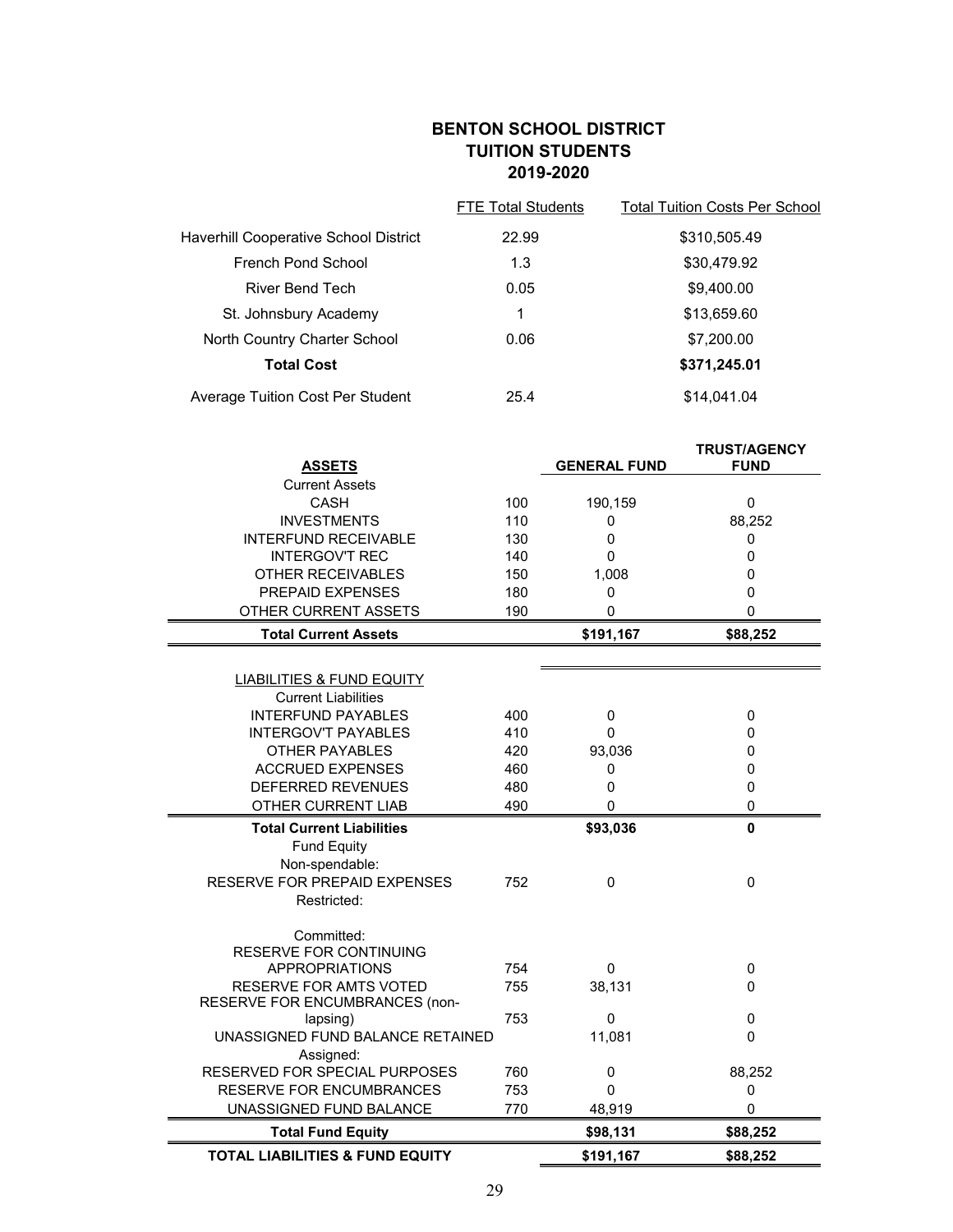#### **REPORT OF THE BENTON SCHOOL DISTRICT TREASURER FISCAL YEAR JULY 1, 2019 TO JUNE 30, 2020**

| Cash on Hand, July 1, 2019            | SS. | 83,944.18       |
|---------------------------------------|-----|-----------------|
| <b>Total Revenues Received</b>        |     | \$798,817.14    |
| <b>Total School Board Orders Paid</b> |     | \$ (692,601.38) |
| Cash on Hand June 30, 2020            |     | \$190,159.94    |

Dianne Norton SAU Accounts Receivable Clerk

#### **AUDIT REPORT**

The Benton School District has been audited by the Plodzik & Sanderson Professional Association. Copies of the audit are available for public review at the Superintendent's Office at the James R.Morrill Building, 2975 Dartmouth College Highway, No. Haverhill, NH.

#### **BENTON SCHOOL DISTRICT BALANCE SHEET**

|                                        |     |                     | <b>TRUST/AGENCY</b> |
|----------------------------------------|-----|---------------------|---------------------|
| <b>ASSETS</b>                          |     | <b>GENERAL FUND</b> | <b>FUND</b>         |
| <b>Current Assets</b>                  |     |                     |                     |
| CASH                                   | 100 | 190,159             | $\mathbf 0$         |
| <b>INVESTMENTS</b>                     | 110 | $\Omega$            | 88,252              |
| <b>INTERFUND RECEIVABLE</b>            | 130 | $\Omega$            | 0                   |
| <b>INTERGOV'T REC</b>                  | 140 | 0                   | 0                   |
| <b>OTHER RECEIVABLES</b>               | 150 | 1,008               | $\Omega$            |
| PREPAID EXPENSES                       | 180 | 0                   | 0                   |
| OTHER CURRENT ASSETS                   | 190 | 0                   | 0                   |
| <b>Total Current Assets</b>            |     | \$191,167           | \$88,252            |
| <b>LIABILITIES &amp; FUND EQUITY</b>   |     |                     |                     |
| <b>Current Liabilities</b>             |     |                     |                     |
| <b>INTERFUND PAYABLES</b>              | 400 | 0                   | 0                   |
| <b>INTERGOV'T PAYABLES</b>             | 410 | $\Omega$            | 0                   |
| <b>OTHER PAYABLES</b>                  | 420 | 93,036              | $\mathbf{0}$        |
| <b>ACCRUED EXPENSES</b>                | 460 | $\mathbf{0}$        | $\mathbf 0$         |
| <b>DEFERRED REVENUES</b>               | 480 | $\Omega$            | $\mathbf{0}$        |
| OTHER CURRENT LIAB                     | 490 | $\mathbf{0}$        | $\mathbf 0$         |
| <b>Total Current Liabilities</b>       |     | \$93,036            | $\mathbf{0}$        |
| <b>Fund Equity</b>                     |     |                     |                     |
| Non-spendable:                         |     |                     |                     |
| RESERVE FOR PREPAID EXPENSES           | 752 | $\Omega$            | $\Omega$            |
| Restricted:                            |     |                     |                     |
| Committed:                             |     |                     |                     |
| RESERVE FOR CONTINUING                 |     |                     |                     |
| <b>APPROPRIATIONS</b>                  | 754 | $\Omega$            | 0                   |
| <b>RESERVE FOR AMTS VOTED</b>          | 755 | 38,131              | 0                   |
| RESERVE FOR ENCUMBRANCES (non-lapsing) | 753 | $\Omega$            | 0                   |
| UNASSIGNED FUND BALANCE RETAINED       |     | 11,081              | $\mathbf{0}$        |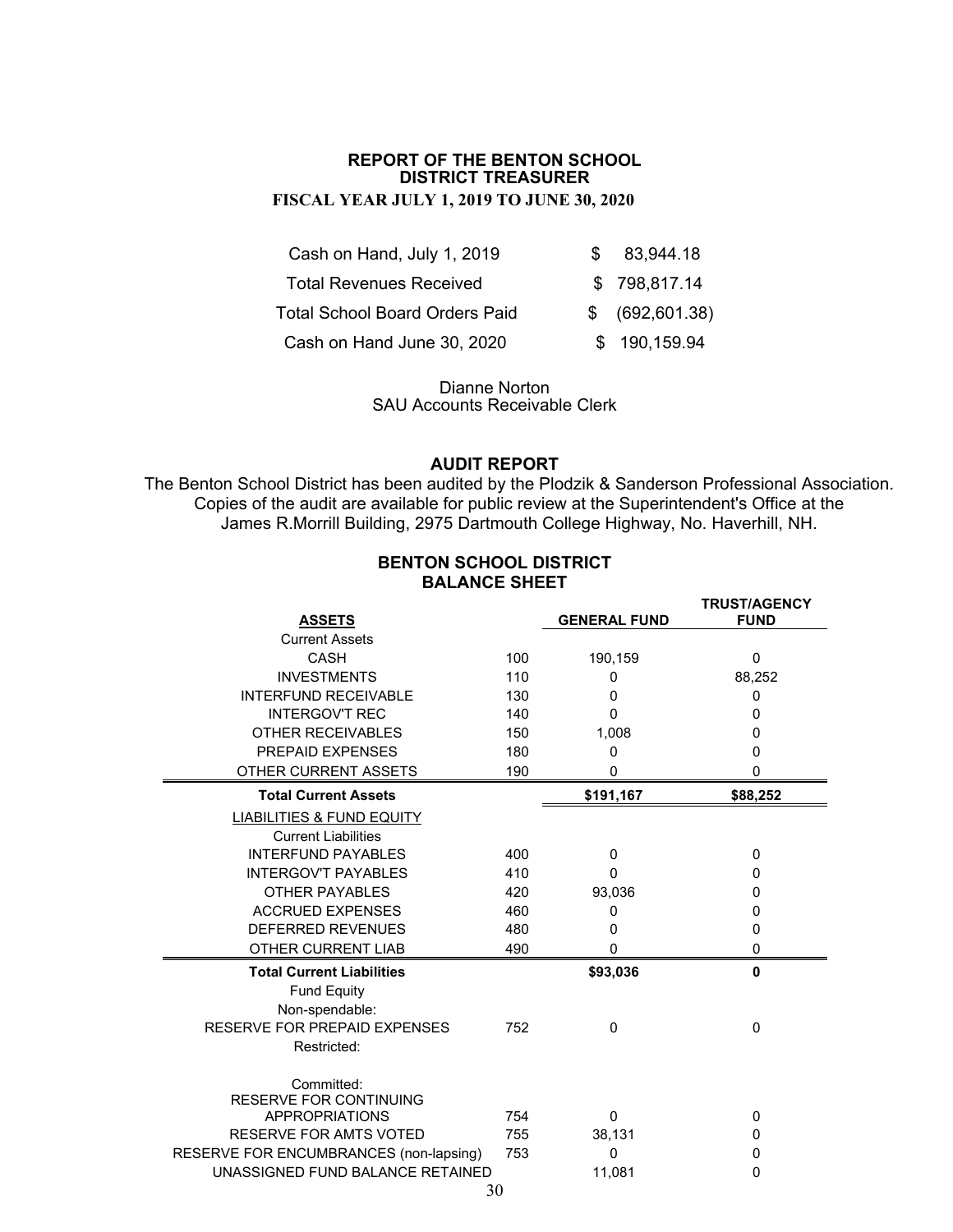| <b>TOTAL LIABILITIES &amp; FUND EQUITY</b> |     | \$191.167 | \$88,252 |
|--------------------------------------------|-----|-----------|----------|
| <b>Total Fund Equity</b>                   |     | \$98,131  | \$88,252 |
| UNASSIGNED FUND BALANCE                    | 770 | 48.919    |          |
| RESERVE FOR ENCUMBRANCES                   | 753 |           |          |
| RESERVED FOR SPECIAL PURPOSES              | 760 |           | 88.252   |
| Assigned:                                  |     |           |          |

#### **BENTON SCHOOL DISTRICT REVENUES AND PROPOSED BUDGET 2021-2022**

| <b>DESCRIPTION</b>             | FY2021 BUDGET | PROPOSED FY2022 BUDGET | <b>INCREASE / (DECREASE)</b> |
|--------------------------------|---------------|------------------------|------------------------------|
|                                |               |                        |                              |
| <b>CURRENT APPROPRIATION</b>   | 460,879       | 457,448                | (3, 431)                     |
| INTEREST ON INVESTMENT         | 25            | 20                     | (5)                          |
| PRIOR YEAR REFUND              | $\mathsf 0$   | $\mathsf 0$            | $\mathbf 0$                  |
| ADEQUACY AID (GRANT)           | 150,980       | 137,138                | (13, 842)                    |
| ADEQUACY AID (STATE TAX)       | 50,784        | 48,787                 | (1,997)                      |
| <b>VOCATIONAL ED TUITION</b>   | 3,878         | 4,112                  | 235                          |
| VOC ED TRANSPORTATION          | 239           | $\mathsf 0$            | (239)                        |
| MEDICAID REIMBURSEMENT         | 21,000        | 21,000                 | $\mathbf 0$                  |
| NATIONAL FOREST RESERVE        | 11,593        | 11,593                 | $\pmb{0}$                    |
| TRANSFER FROM EXPENDABLE TRUST | 0             | $\pmb{0}$              | $\pmb{0}$                    |
| USE OF FUND BALANCE            | 48,919        | $\mathsf 0$            | (48, 919)                    |
| <b>TOTAL REVENUES</b>          | 748,297<br>\$ | 680,098<br>\$          | (68, 199)<br>\$              |
| <b>REGULAR EDUCATION</b>       | 350,095       | 350,591                | 496                          |
| SPECIAL EDUCATION              | 175,650       | 167,850                | (7,800)                      |
| <b>FRENCH POND TUITION</b>     | 23,106        | 46,212                 | 23,106                       |
| KING STREET TUITION            | $\mathbf 0$   | $\mathbf 0$            | $\mathbf 0$                  |
| <b>VOC ED TUITION</b>          | 9,682         | $\mathbf 0$            | (9,682)                      |
| SUMMER SCHOOL                  | 5,300         | 7,600                  | 2,300                        |
| SPEECH/LANGUAGE SERVICES       | 20,406        | 14,880                 | (5, 526)                     |
| SUMMER SPEECH SERVICES         | 1,140         | 2,160                  | 1,020                        |
| PHYSICAL THERAPY SERVICES      | 6,458         | 7,011                  | 553                          |
| OCCUPATIONAL THERAPY SERVICES  | 7,224         | 9,288                  | 2,064                        |
| <b>SCHOOL BOARD</b>            | 4,946         | 5,046                  | 100                          |
| <b>TREASURER</b>               | 359           | 359                    | $\mathbf 0$                  |
| <b>DISTRICT MEETING</b>        | 94            | 94                     | 0                            |
| <b>AUDIT SERVICES</b>          | 800           | 800                    | $\mathbf 0$                  |
| <b>LEGAL SERVICES</b>          | 750           | 750                    | $\pmb{0}$                    |
| OFFICE OF SUPERINTENDENT       | 25,638        | 23,144                 | (2, 494)                     |
| REGULAR TRANSPORTATION         | 32,850        | 34,163                 | 1,313                        |
| SPECIAL TRANSPORTATION         | 9,150         | 10,150                 | 1,000                        |
| VOCATIONAL TRANSPORTATION      | 550           | $\mathbf 0$            | (550)                        |
| TRANSFER TO EXPEND TRUST FUND  | 61,869        | $\mathbf 0$            | (61, 869)                    |
| TUITION TO CHARTER SCHOOLS     | 12,230        | 0                      | (12, 230)                    |
| <b>TOTAL EXPENDITURES</b>      | 748,297<br>\$ | 680,098<br>\$          | (68, 199)<br>\$              |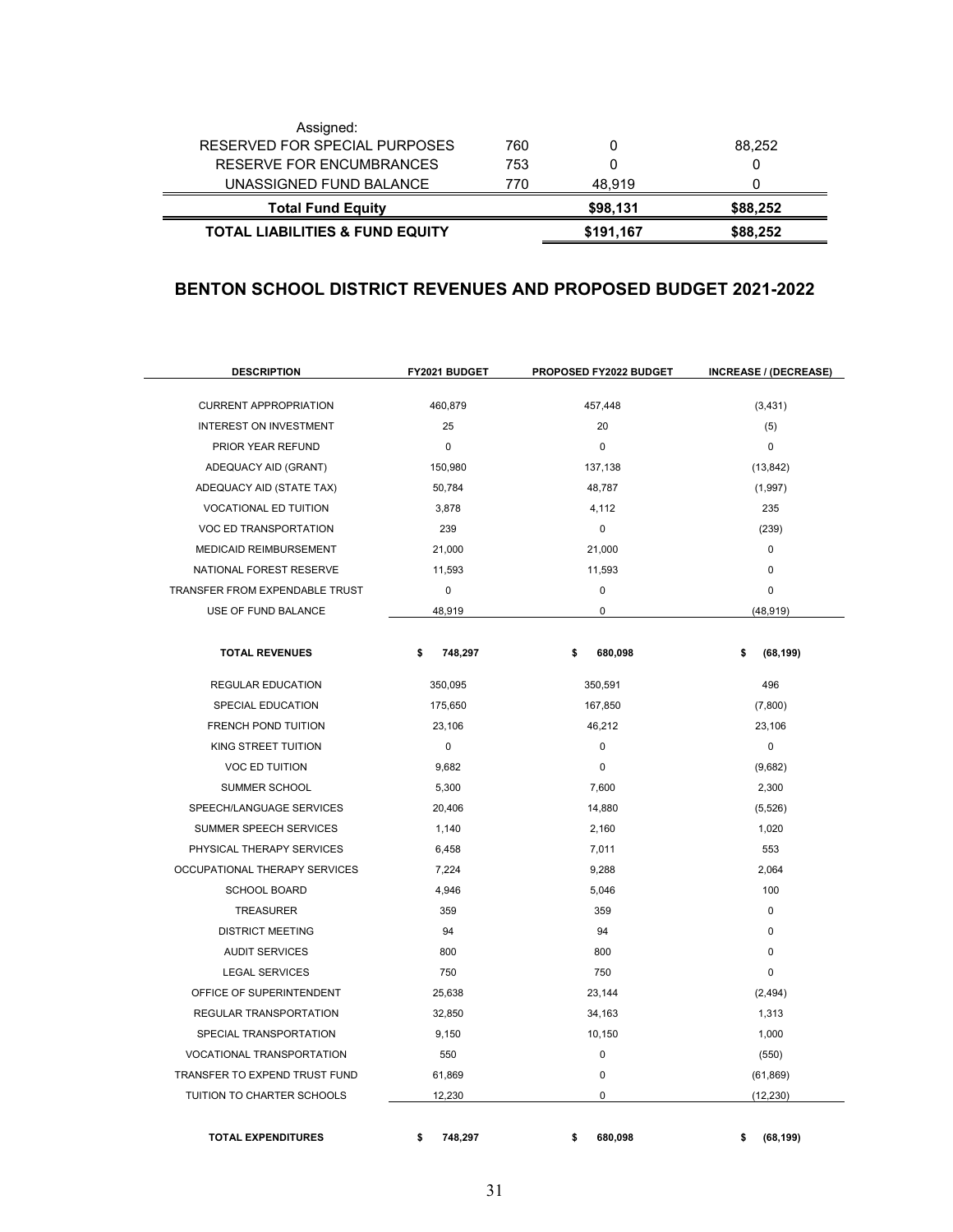#### **BENTON SCHOOL DISTRICT BUDGET SUMMARY**

The FY2022 budget is \$680,098 which is an overall decrease in the budget of \$68,199. This represents a 9.11% decrease from the FY2021 budget.

#### **EXPENDITURES:**

- Regular education tuition (including vocational and charter schools) is **\$1,690** more than the current budget.
	- o Haverhill set the tuition rate at a 3% increase for next year.
	- o There are no contingency spots for additional students.
	- o FY2022 budget includes 27 students (FY2021 budget is 29 and actual is 26 at this moment in time).
- Special education costs, including instruction, tuition, transportation, speech services, summer school, etc.
- have decreased approx. **\$6,400**.
- Article #7 from last year: Per the Department of Revenue, the entire \$100,000 was to be transferred to the Trust Fund. \$38,131 was from surplus funds and the balance of \$61,869 was raised in taxes. The expense of **\$61,869** has been reduced for this proposed budget.

#### **REVENUE:**

- As a result of a surplus in FY2020, we were able to use \$48,919 to offset taxes for the current year.
- Adequacy Aid (estimated) decreased \$15,800 for FY2022. Included one-time funds from the State of \$4,450 in the prior year.

#### **TAX RATE:**

- This budget will result in a tax rate decrease from \$20.03 to \$19.82.
- Furthermore, the Board anticipates a surplus for the current year in the amount of approx. \$60,000. If we use \$55,000 of that fund balance to reduce taxes, the tax rate will be \$17.67. For comparison, had the current budget not included the additional \$61,869, the tax rate would have been \$17.62 (not \$20.03). Please see Warrant Article #7 for this year.

#### **TRUST FUND:**

Balance is approximately \$188,252

#### **BENTON TAX RATE CALCULATIONS**

| CALENDAR/TAX YEAR                     | 2018<br>FY2019<br><b>ACTUAL</b> | 2019<br>FY2020<br><b>ACTUAL</b> | 2020<br>FY2021<br><b>ACTUAL</b> | 2021<br>FY2022<br><b>PROJECTED</b> | 2020<br><b>CURRENT</b><br><b>VALUATION</b> |             |
|---------------------------------------|---------------------------------|---------------------------------|---------------------------------|------------------------------------|--------------------------------------------|-------------|
| Local Property Tax Rate               | \$11.57                         | \$15.18                         | \$17.97                         | \$17.84                            | \$25,642,989                               | Per \$1,000 |
| State Property Tax Rate               | \$2.48                          | \$2.30                          | \$2.06                          | \$1.98                             | \$24,682,989                               | Per \$1,000 |
| <b>Total School Tax Rate</b>          | \$14.05                         | \$17.48                         | \$20.03                         | \$19.82                            |                                            |             |
| INCREASE (DECREASE) FROM PY YEAR \$\$ | (\$3.71)                        | \$3.43                          | \$2.55                          | (\$0.21)                           |                                            |             |
| INCREASE (DECREASE) FROM PY YEAR %    | $-20.89\%$                      | 24.41%                          | 14.59%                          | $-1.07%$                           |                                            |             |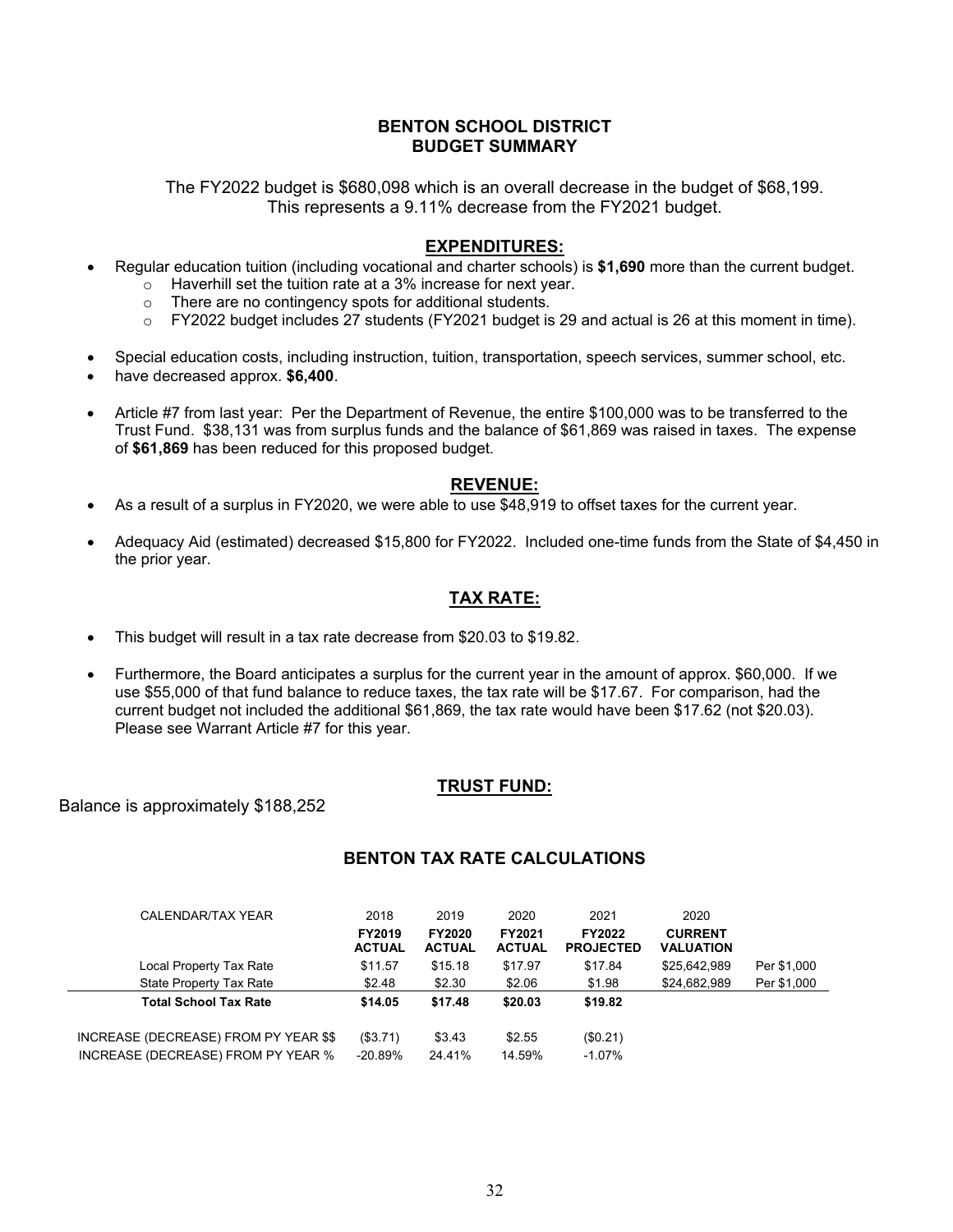#### **BENTON SCHOOL DISTRICT SPECIAL EDUCATION PROGRAMS PREVIOUS TWO FISCAL YEARS PER RSA 32:11-a**

**2018-2019 2019-2020 Special Education Expenses** 1200 INSTRUCTION 129,721 127,955<br>1230 FRENCH POND SCHOOL 0 30.423 **ERENCH POND SCHOOL** 

|      | <b>Total District Expenses</b> | \$187,911 | \$201,935     |
|------|--------------------------------|-----------|---------------|
| 2722 | <b>TRANSPORTATION</b>          | 12,800    | 2,679         |
| 2163 | OCCUPATIONAL THERAPY           | 13,040    | 12,049        |
| 2162 | PHYSICAL THERAPY               | 9,522     | 7,950         |
| 2159 | SUMMER SCHOOL SPEECH/LANG      | 239       | 90            |
| 2150 | SPEECH/LANGUAGE                | 22,589    | 20,789        |
| 1430 | <b>SUMMER SCHOOL</b>           | 0         | 0             |
| 1231 | KING STREET SCHOOL             | 0         | 0             |
| 120U | FREINUM FUIND OUMUUL           | υ         | <b>JU.42J</b> |

|  | <b>Special Education Revenues</b> |  |
|--|-----------------------------------|--|
|  |                                   |  |

|      | <b>Total District Revenues</b>           | \$59,044 | \$44,082 |  |
|------|------------------------------------------|----------|----------|--|
| 4580 | Medicaid                                 | 45.384   | 26,141   |  |
| 3230 | Catastrophic Aid                         |          |          |  |
| 3110 | <b>SPED Portion State Adequacy Funds</b> | 13,660   | 17.941   |  |

#### **DISTRICT ASSESSMENT SHARES AS DETERMINED BY NH RSA 194-C:9**

|                                   | 2019-2020     | 2020-2021     | <b>INCREASE/</b> |
|-----------------------------------|---------------|---------------|------------------|
| <b>DISTRICT</b>                   | <b>BUDGET</b> | <b>BUDGET</b> | (DECREASE)       |
| <b>BATH</b>                       | 169,967       | 159,648       | (10, 319)        |
| <b>BENTON</b>                     | 26.701        | 25,638        | (1,063)          |
| <b>HAVERHILL</b>                  | 797,360       | 791,526       | (5,834)          |
| <b>PIERMONT</b>                   | 142.502       | 136.990       | (5, 512)         |
| <b>WARREN</b>                     | 120,235       | 125,061       | 4,826            |
| <b>TOTAL DISTRICT ASSESSMENTS</b> | \$1,256,765   | \$1,238,863   | (\$17,902)       |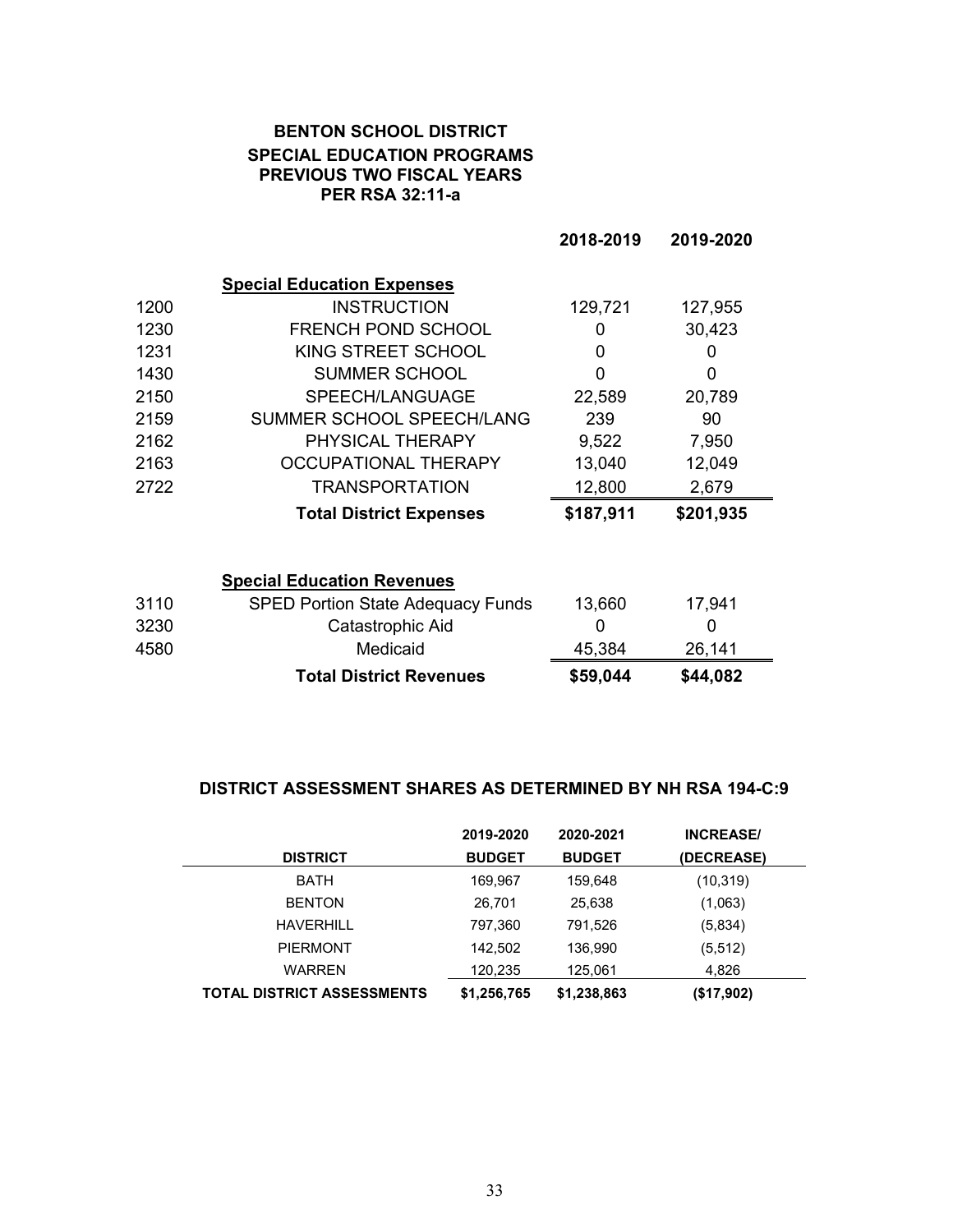#### **2019-2020 2020-2021 APPROVED APPROVED INCREASE/ DEPARTMENT NUMBER / DESCRIPTION BUDGET BUDGET (DECREASE)** ASSESSMENT 1,256,765 1,238,863 -17,902 FPS TUITION 210,500 196,930 -13,570 KING STREET SCHOOL TUITION 354,339 437,316 82,977 SUMMER TRIP TUITION 12.706 11.040 -1.666 SUMMER SCHOOL TUITION  $0$  1,670 1,670 1,670 INTEREST ON INVESTMENTS  $35$  60 25 SERVICES TO LEA'S 326,334 353,857 27,523 SPEECH SERVICES 324,500 322,183 -2,317 OCCUPATIONAL THERAPY REVENUE  $113.155$  107,000 -6,155 OTHER LOCAL REVENUE  $6,500$  6,132 -368 USE OF FUND BALANCE  $\qquad \qquad 0 \qquad \qquad 48.000 \qquad \qquad 48.000$ **TOTAL GENERAL FUND REVENUES \$2,604,834 \$2,723,051 \$118,217** 1100 ITINERANT TEACHERS 186,642 208,919 22,277 1230 FRENCH POND PROGRAM 276.137 238.883 -37.254 1231 KING STREET PROGRAM 331,377 383,134 51,757 1430 SUMMER SCHOOL 11,037 11,040 3 1431 SUMMER TUTORING PROGRAM 1,669 1,670 1 2120 GUIDANCE 73,117 77,525 4,408 2125 DATA MANAGEMENT 64.125 55.701 1.576 2140 PSYCHOLOGICAL SERVICES  $8,300$  8,300 8,300 0 2150 SPEECH & LANGUAGE SERVICES 314,587 318,290 3,703 2159 SPEECH SUMMER SERVICES 7,408 7,893 485 2163 OCCUPATIONAL THERAPY 113,155 107,000 -6,155 2213 STAFF DEVELOPMENT 4.000 4.000 4.000 0 2220 TECHNOLOGY SUPERVISION 168,366 235,787 67,421 2311 SCHOOL BOARD 6,778 7,235 457 2312 SCHOOL BOARD CLERK 803 721 -182 2313 DISTRICT TREASURER 2,905 2,796 -109 2317 AUDIT 7,800 7,100 -700 2318 LEGAL COUNSEL 800 800 800 0 2321 OFFICE OF THE SUPERINTENDENT 603,451 604,956 1,505 2330 SPECIAL PROGRAMS ADMIN. 259,314 266,521 7,207 2334 OTHER ADMINISTRATIVE PROGRAMS 5,765 5,767 2 2540 SAU-WIDE PUBLIC RELATIONS  $1,000$   $1,000$  0 0 2620 BUILDING & RENT 129,500 132,506 3,006 2640 EQUIPMENT MAINTENANCE 4.702 4.707 5 2810 RESEARCH, PLANNING, DEVELPMT 4,800 4,800 4,800 0 2820 COMPUTER NETWORK 26,396 25,200 -1,196 2832 RECRUITMENT ADVERTISING 800 800 0 TOTAL GENERAL FUND EXPENDITURES 2,604,834 2,723,051 118,217 IDEA GRANTS 250,000 250,000 0 **TOTAL BUDGET \$2,854,834 \$2,973,051 \$118,217**

#### **SAU #23 APPROVED BUDGET SUMMARY**